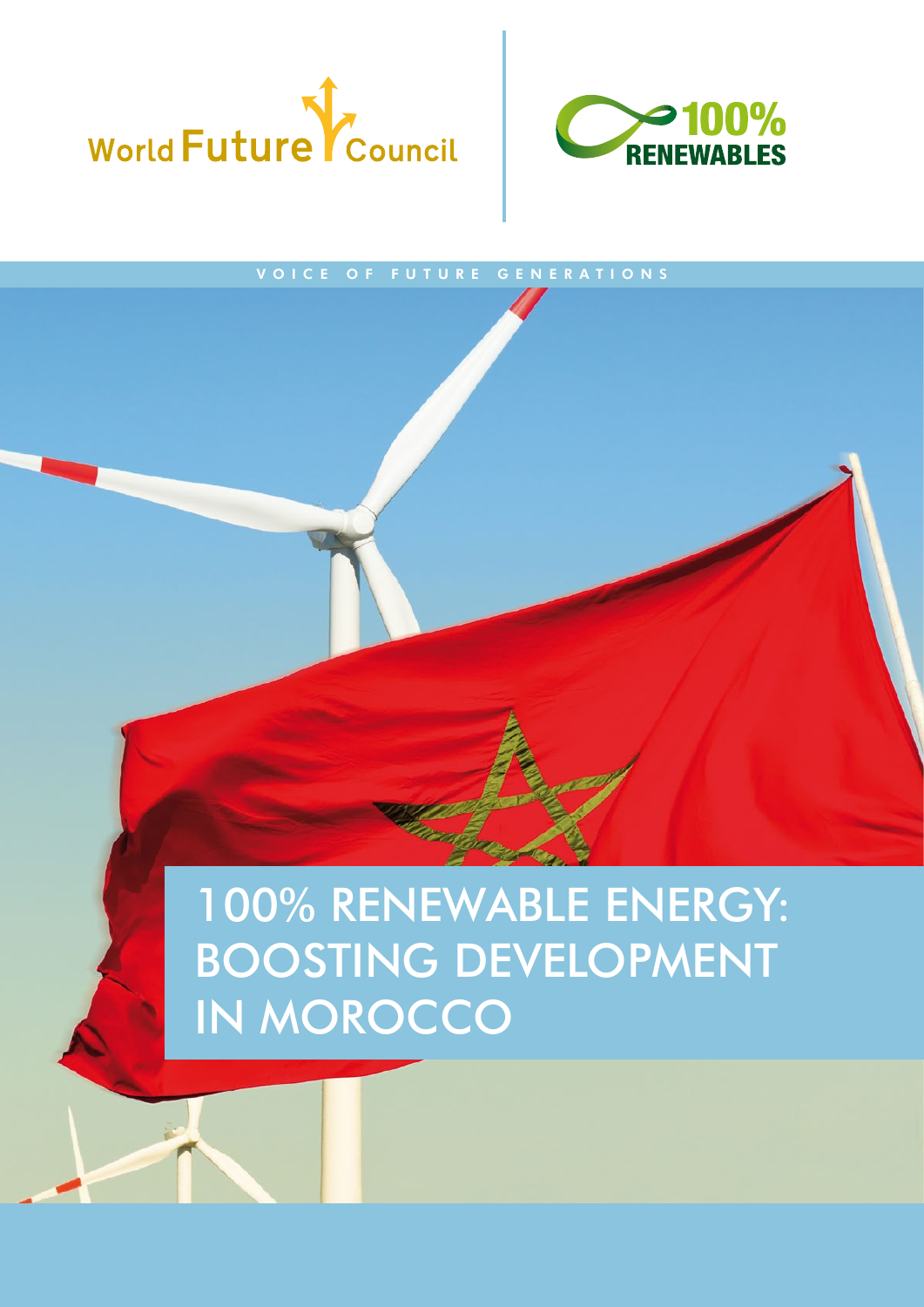## IMPRINT

Authors: Anna Leidreiter, World Future Council Filippo Boselli, World Future Council

Reviewer: Stefan Schurig, World Future Council Mostafa ElAouazi, Climate Parliament Prof. Mustapha Ayaita, Chairman of the Renewable Energy University Network (REUNET)

published March 2015

Photo Credits: Cover: Antonio Gravante / Eugene Sergeev, Shutterstock p. 14: World Future Council p. 19: World Future Council p. 23: KMW Photography, Shutterstock

Print: Oeding print GmbH © World Future Council

This document is in the public domain. The publishers encourage the circulation of this paper as widely as possible. Users are welcome to download, save or distribute this study electronically or in any other format including in foreign language translation without written permission. We do ask that if you distribute this report you credit the authors and publishing organisations accordingly.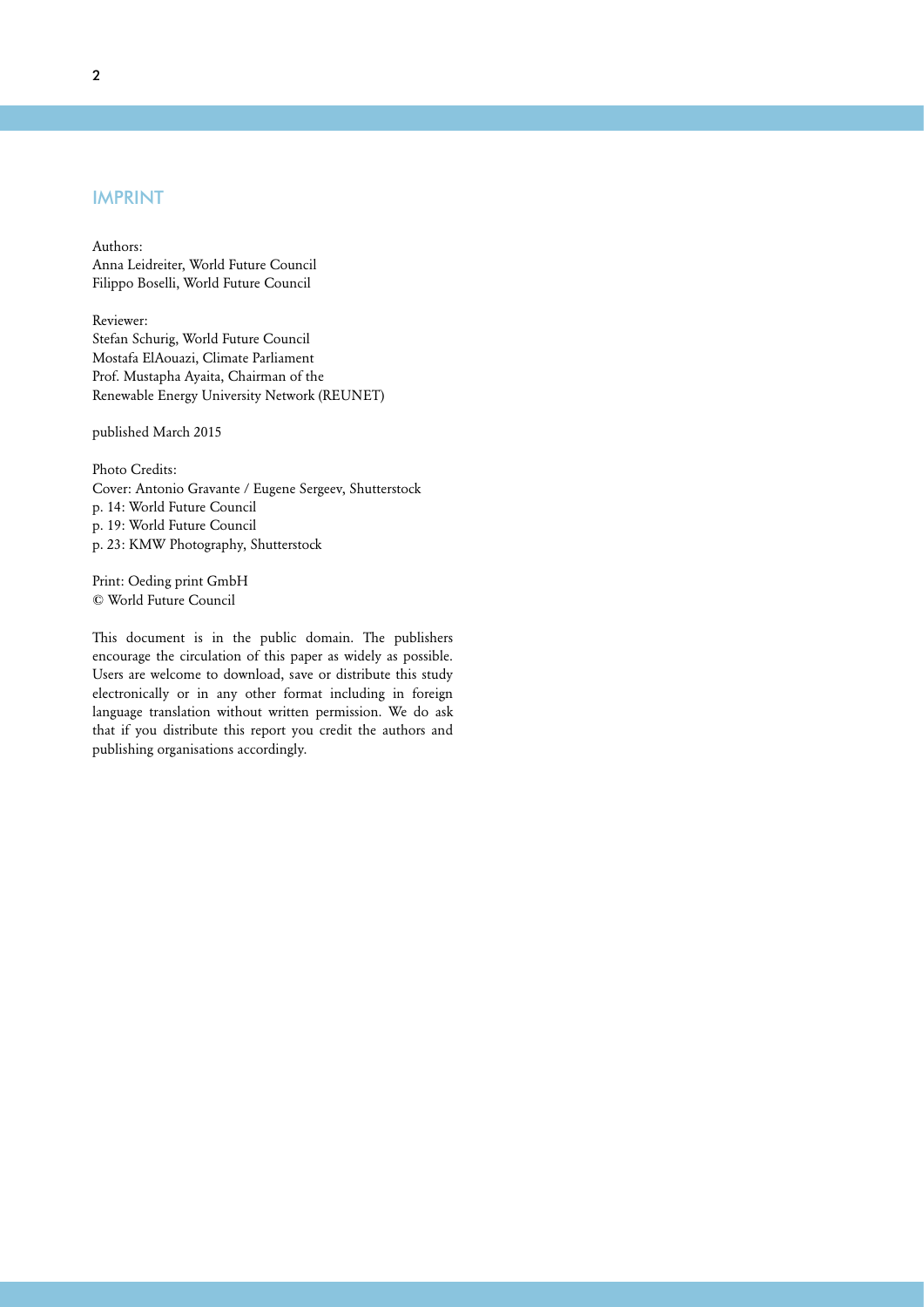# TABLE OF CONTENTS

|                    | EXECUTIVE SUMMARY Entertainment and the contract of the contract of the contract of the contract of the contract of the contract of the contract of the contract of the contract of the contract of the contract of the contra | $\overline{\mathbf{4}}$ |  |  |
|--------------------|--------------------------------------------------------------------------------------------------------------------------------------------------------------------------------------------------------------------------------|-------------------------|--|--|
| 1.                 |                                                                                                                                                                                                                                |                         |  |  |
| 2.                 |                                                                                                                                                                                                                                |                         |  |  |
|                    | 2.1                                                                                                                                                                                                                            |                         |  |  |
|                    | PROMOTING ENERGY SECURITY AND RESILIENCE <b>CONSIDERATION</b> CONTINUES: 6<br>2.2                                                                                                                                              |                         |  |  |
|                    | BENEFITING THE LOCAL ECONOMY AND CREATING JOBS <b>Entire the CONOCCITY CONTROL</b> 8<br>2.3                                                                                                                                    |                         |  |  |
|                    | 2.4                                                                                                                                                                                                                            |                         |  |  |
|                    | 2.5                                                                                                                                                                                                                            |                         |  |  |
| 3.                 |                                                                                                                                                                                                                                |                         |  |  |
|                    | 3.1 ACTION 1: PROMOTING RE THROUGH POLICIES AND REGULATIONS <b>EVALUATIONS</b> 12                                                                                                                                              |                         |  |  |
|                    | 3.2 ACTION 2: ESTABLISHING INSTITUTIONS TO SUPPORT RE <b>CONSIDERENT ASSAULT</b> 13                                                                                                                                            |                         |  |  |
|                    | 3.3 ACTION 3: INVESTING IN LARGE SCALE RE PROJECTS [199] THE REFORM SETTING AND RESIDENCE THE REPORT OF SALE R                                                                                                                 |                         |  |  |
| $\boldsymbol{4}$ . |                                                                                                                                                                                                                                |                         |  |  |
| 5.                 | POLICY RECOMMENDATIONS TO IMPLEMENT 100% RENEWABLE ENERGY IN MOROCCO <b>ECONOMENTION</b> 17                                                                                                                                    |                         |  |  |
|                    | AGREE ON A JOINED VISION AND SET A 100% RE TARGET [[[[[[[[[[[[[[[[[[]]]]]]]]]]]]<br>5.1                                                                                                                                        |                         |  |  |
|                    | EMBED STRATEGY FOR 100% RE INTO A NATIONAL ECONOMIC DEVELOPMENT PLAN  18<br>5.2                                                                                                                                                |                         |  |  |
|                    | INCREASE COOPERATION ACROSS SECTORS AND GOVERNANCE LEVELS <b>Examination and Execution</b> 19<br>5.3                                                                                                                           |                         |  |  |
|                    | 5.4                                                                                                                                                                                                                            |                         |  |  |
|                    |                                                                                                                                                                                                                                |                         |  |  |
|                    | 5.4.2 DESIGN PROCESS 23                                                                                                                                                                                                        |                         |  |  |
| 6.                 | CONCLUSIONS 25                                                                                                                                                                                                                 |                         |  |  |
|                    |                                                                                                                                                                                                                                |                         |  |  |
|                    | ABOUT THE WORLD FUTURE COUNCIL <b>Example 27</b> 27                                                                                                                                                                            |                         |  |  |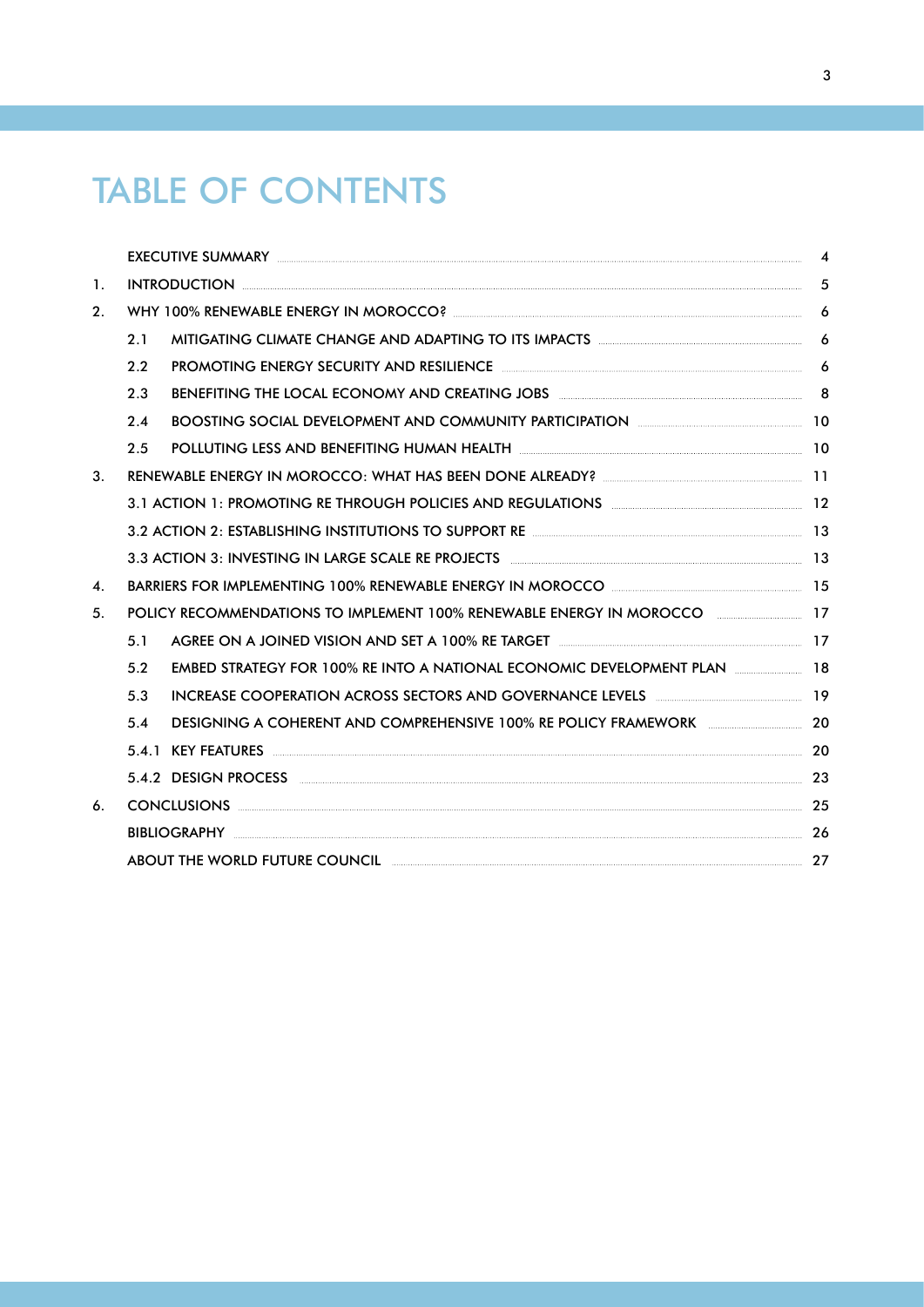# <span id="page-3-0"></span>EXECUTIVE SUMMARY

In Morocco as well as globally, the energy sector is one of the major drivers of climate change. Additionally, Morocco is also extremely dependent on fossil fuels import which is jeopardizing the country´s present and future energy security. In 2011 the country imported 95.6% of its energy demand. Petroleum imports account for 20% of total imports and 50% of the current trade deficit. Further, energy consumption in the Northern African country has risen at an average annual rate of 5.7% from 2002 to 2011 due to economic growth, population rise and increase in per capita energy consumption.

In order to ensure the development of a more sustainable, environmentally responsible and overall more liveable planet, we need to radically transform our energy sector and pave our way towards a cleaner and more just future powered by 100% Renewable Energy. To achieve this transformation, policy makers play an important role. Providing policy makers and the various stakeholders with the opportunity to discuss the tools and best practises to achieve this transformation effectively is therefore crucial. With this in mind, the World Future Council sees its role in connecting the dots between legislators and experts willing to take action and to take leadership on this journey. This report provides an analysis on the current situation of the energy sector of Morocco and derives policy recommendations for a just transition towards a 100% Renewable Energy.

The report builds on a literature review, local expertise as well as on a two-day round table discussion on "100% Renewable Energy: Boosting Development in Morocco" hosted by the World Future Council and Climate Parliament in Rabat in November 2014. This workshop brought together about 30 participants, including parliamentarians, policy makers, members of national energy agencies and utilities as well as technical and academic experts from Morocco. Several international participants provided insights of exemplary energy policies from around the world, offering an opportunity to discuss the feasibility of 100% renewable energy in Morocco.

## **In this process, four key policy recommendations were identified:**

## **1 Agree on a joined vision & set a 100% RE target**

Targets reflect a joined political vision and therefore play a central role in global, national, and local renewable energy policy and strategy. Setting an ambitious, long-term renewable energy target demonstrates political commitment. This can provide both investors and the population as a whole a clearer view of the long-term vision for the region, as well as a better understanding of how they can best fit within it and as such, efficiently streamline various efforts towards a common goal.

## **2 Embed a strategy for 100% RE into a national economic development plan**

A 100% RE strategy must be embedded into a national economic development plan. The energy transition can become a key driver for national economic growth and should form the foundation of a national economic strategy to ensure sustainable, long-term prosperity of Morocco. In order to achieve this objective, six main interventions are needed:

- 1. Build domestic capacity
- 2. Support research and education
- 3. Promote small scale projects which involve local communities
- 4. Build centres to disseminate information on pioneering projects
- 5. Explore potentials for job creation
- 6. Strengthen local and regional actors by reforming law 13-09

## **3 Increase cooperation across sectors and governance levels**

The structural shift that is required to achieve 100% RE will not be able to be tackled by one single stakeholder or by one particular sector. Instead cooperation and synergies across sectors and across different level of society are warranted. Two main types of collaboration were identified.

- I. Vertical dialogue: Building alliances between different governance levels
- II. Horizontal Dialogue: Promoting cooperation between different stakeholders

## **4 Designing a coherent and comprehensive 100% RE policy framework**

It is essential to design a clear and coherent policy framework able to effectively transform the energy sector such that it can truly benefit the economy and the people of Morocco. This policy framework should present the following key features and draw on two main design processes:

Key features should include:

- 1. Phase out of fossil fuels subsidies in a socially acceptable way
- 2. Clear and robust financial support for RE
- 3. Reliable and stable policy environment supporting RE in the short and long term
- 4. Promotion of technical and infrastructural changes needed to integrate intermittent RE
- 5. Policy measures that facilitate higher RE penetration in the transport and heating sector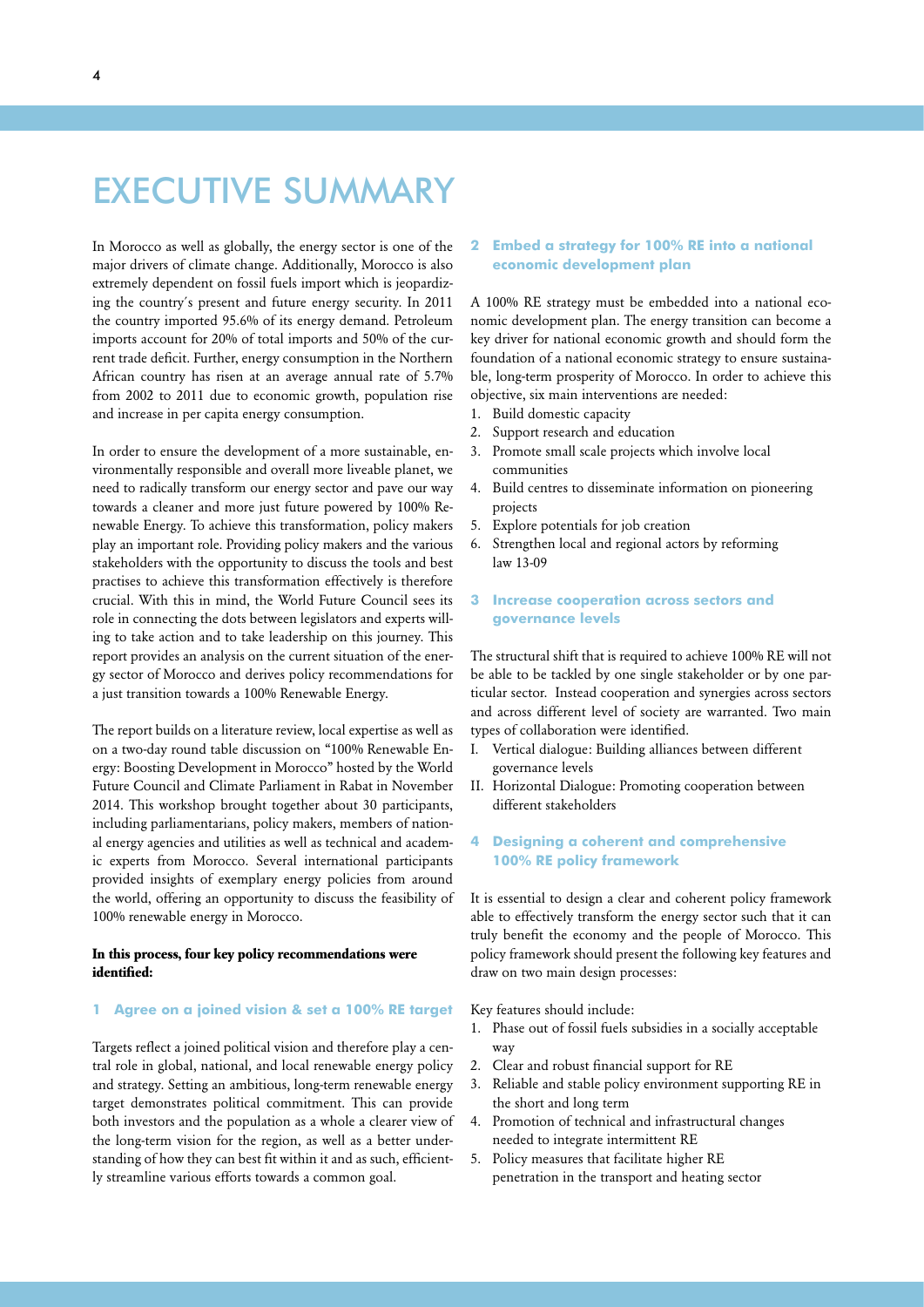<span id="page-4-0"></span>The design process should be comprised of:

- 1. A clear and well-structured action plan
- 2. A learning phase: solutions exist today and decisions should be made based on lesson learnt from pioneers and best practises from around the world

1. INTRODUCTION

Two of the major issues of our times are combating climate change and eradicating poverty and inequality. As we know, they are also closely interconnected. We will never succeed in the latter if we do not succeed in fighting climate change. In Morocco, people are facing an additional challenge: the demand for energy is rising steadily in the Northern African country, in particular the demand for electric power. The causes driving this development include economic growth, advancing industrialisation, greater prosperity and a growing population. At the same time, Morocco possesses virtually no fossil resources of its own and therefore relies on imports for 95% of its fuel supply. These energy imports negatively affect Morocco's trade balance, while energy subsidies are a burden on the national budget. Forecasted demand will cause Morocco's greenhouse gas emissions (GHG), currently still low, to rise considerably.

In Morocco as well as globally, the energy sector is one of the major drivers of climate change. To ensure development in a liveable planet for current and future generations, we need to transform the energy sector to 100% renewable energy. Converting our energy system is more than just replacing fossil fuels with sun and wind etc. as new energy sources. Our dependence upon fossil resources has built a centralized system that lacks diversity and security, excludes people´s participation, threatens the health of our citizens, jeopardizes the stability of the earth's climate, and robs future generations of clean air, clean water, and energy independence.

Turning to 100% renewable energy (RE) today is about a just transition driven by people and their communities in order to strengthen societies and ensure access to sustainable energy services for all. Lifting people from poverty and enabling people to continue to flourish without the threat of unmanageable climate change goes hand in hand with moving to renewable, smart, decentralised energy systems. The transition towards 100% renewable energy (RE) also can be extremely beneficial for Morocco in environmental, economic and social terms. Setting policies which promote a transition towards a 100% renewable energy future can have a variety of wide ranging benefits. However, there are still a number of barriers that hinder or slow down the transition.

In order to allow for these four key policy recommendations to be effectively implemented, strong and cohesive political will nurtured by an environment of open policy dialogue is needed.

To tackle these obstacles, knowledge transfer and exchange between policy makers are vital. Networks between countries actively developing their renewable energy sectors must be established to realize the implementation of a global transition to 100% renewable energies. Despite numerous good practices and successful policy instruments, their lessons learnt not always get through to government leaders and legislators. Dialogue therefore needs to be facilitated so that decision makers can learn from the invaluable experiences of the most successful countries. Platforms are needed for cross-sectorial and multi-stakeholder dialogue in order to develop coherent, comprehensive and robust policy frameworks that can facilitate the transformation.

This report presents some of the insights of the discussions held during a two-day round table organized by the World Future Council and Climate Parliament in November 2014 in Rabat. Further, it builds on available literature and local expertise. It aims at enhancing the debate with parliamentarians and government leaders. The overall goal is to provide policy recommendations on how 100% RE can boost development in Morocco that benefits the people.

The first part of this report briefly describes the main reasons that make renewable energy (RE) not only a prior necessity for Morocco but also a unique source of wide-ranging opportunities. After providing a concise summary of the current energy policy framework in Morocco, this report examines some of the main barriers that are still hindering further RE development in Morocco. In light of these challenges some key policy recommendations are identified. These are considered as essential guidelines not only for the Moroccan government and legislators but for all the parliamentarians, policy makers and stakeholders if they intend to successfully pave the way towards achieving 100% RE in Morocco.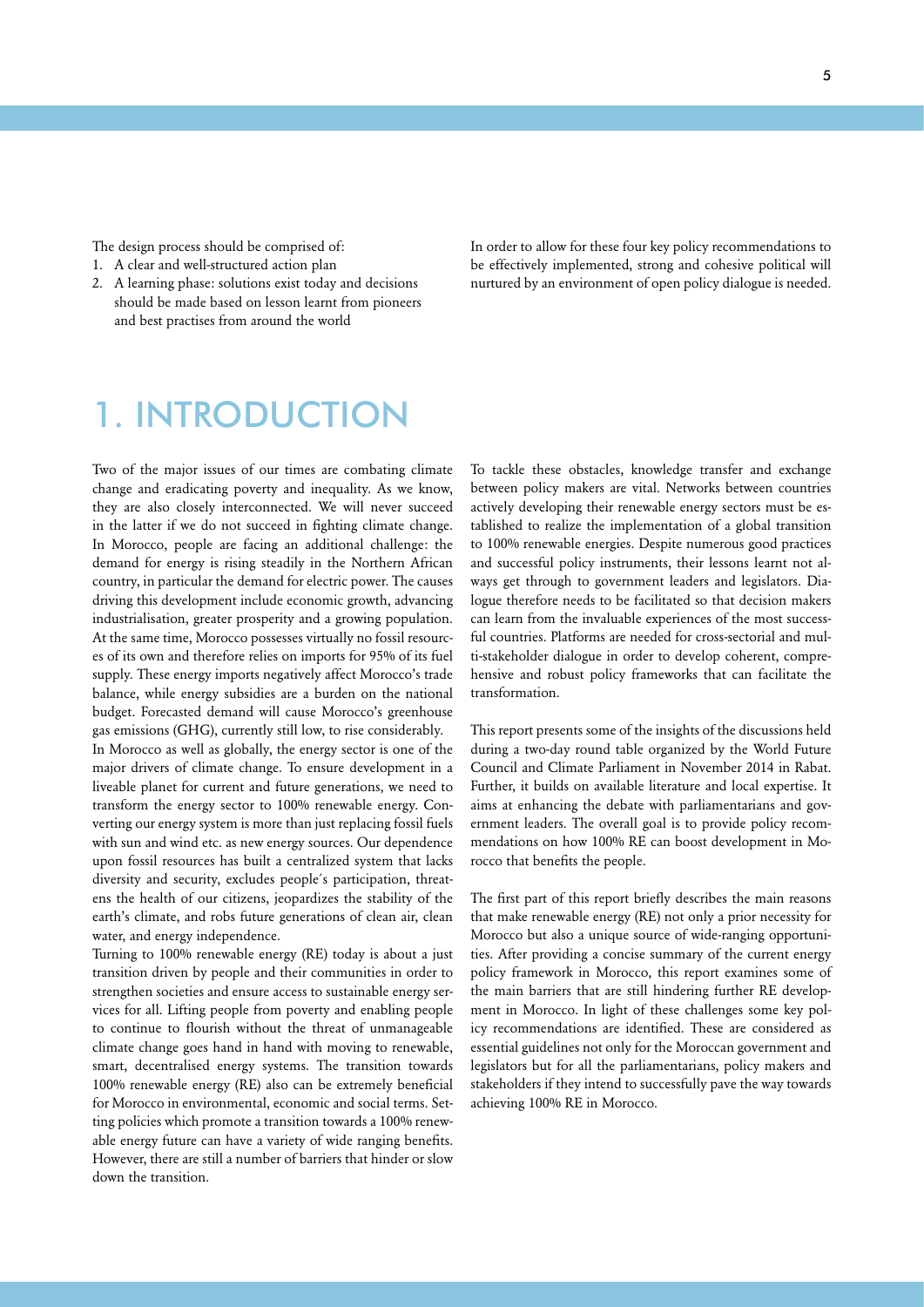# <span id="page-5-0"></span>2. WHY 100% RENEWABLE ENERGY IN MOROCCO?

Given Morocco's high dependency on external energy resources and the related threats for its economy as well as the overarching threat of global warming a transition towards 100% renewable energy (RE) is urgently needed. It can also be extremely beneficial for Morocco in environmental, economic and social terms. Setting policies which promote a transition towards a 100% renewable energy future can have a variety of wide ranging benefits. These are briefly summarized in the following paragraphs.

## 2.1 MITIGATING CLIMATE CHANGE AND ADAPTING TO ITS IMPACTS

The consequences of climate change in Morocco have already created long-term imbalances. Vegetation is disappearing, drinking water is becoming scarce and agricultural productivity decreases. A study by Tekken et al. (2009) outlined the vulnerability to climate change of north-eastern Morocco. The low-lying deltaic plain of the Moulouya River is particularly vulnerable to sea-level rise which will exacerbate coastal erosion and increase the risks of flooding, groundwater salinization and soil degradation. The trend of increasing annual mean temperatures and decreasing precipitation has been observed for the second half of the 20th century in North Africa and it is likely to continue throughout the coming decades, causing overall warmer and drier conditions as well as longer and more frequent droughts. Predictions suggest that precipitation in North Africa is likely to decrease between 10 and 20%, while temperatures are likely to rise between 2 and 3 °C by 2050. In North-Western Africa temperatures could rise even up to 6 °C by the end of the 21st century according to some estimates (Schilling J. et al., 2011). Low per capita income and large inequalities are considered limiting factors for the adaptive capacity of the country. Climate change exposure, pronounced sensitivity and limited adaptation capacities are all factors which are aggravating Morocco´s vulnerability. For examples more frequent droughts will increase stresses on water resources which coupled with predicted increase in population will put at serious risk not only the agricultural sector but the entire economy and stability of the country. In fact, it is important to remember the crucial role that agriculture still plays within the Moroccan economy and how increased aridity and more frequent droughts would put a huge number of Moroccans still highly dependent on income from local agriculture on an extremely vulnerable position. It is estimated that climate change is likely to cause a drop in agricultural production in the 21st century in Morocco of about 15 to 40%. This has the risk to trigger severe shocks in food prices leading to further social inequalities and threaten the country

entire social stability (Schilling J. et al., 2011).

The governments´ attempts to fight climate change so far focused on the following areas: combating desertification, developing forestry, protecting forests and safeguarding biodiversity (Reifeld & Aidi, 2014). Nonetheless, the energy sector plays a crucial role in this process. Substantial mitigation measures to decrease CO2 emissions will be essential if long term recommended targets are to be responsibly met. The energy sector accounted for about more than half of all greenhouse gas emissions (GHG) emissions in Morocco in 2011 (WRE, 2011). It is evident that if any meaningful reduction in GHG emissions is to be achieved, a major restructuring of the carbon intensive energy sector is necessary. Within this context renewable energy technologies that exist today offer the number one alternative to deliver energy while reducing CO2 emissions.

In light of the above mentioned challenges, many recent studies that have highlighted the risks related to climate change in Morocco also emphasized the importance of prioritizing both mitigation and adaption strategies if the prosperity of future generations is to be safeguarded (Schilling J. et al., 2011, Gommes et al. 2008, Ouraich and Tyner, 2014, Tramblay et al., 2012, Tekken et al., 2009). A decentralised energy system based on 100% renewable energies might be a promising way to combine both mitigation and adaptation, since it contributes to climate mitigation by reduced GHG and helps communities adapt to climate change impacts by reducing vulnerability of the energy system. As regions progress toward 100% RE targets, it is reasonable to expect that risks – including direct physical impacts and damages to the transmission and distribution grid - will generally decrease (Leidreiter et al., 2013).

### 2.2 PROMOTING ENERGY SECURITY AND RESILIENCE

Renewable Energy (RE) does not only provide an effective solution to meet CO2 reduction targets. Beyond climate change mitigation and adaptation, renewable energy can offer great advantages in terms of energy security and savings on energy imports as well as great opportunities to spend money within the national economy rather than on fuel imports. Morocco is in fact highly dependent on imported energy: in 2011 the country imported 95.6% of its energy demand. Petroleum imports account for 20% of total imports and 50% of the current trade deficit. Imports of electricity in 2012 were close to 5,000 GWh compared with 1,000 GWh in 2005. In fact Morocco spends approximately US\$3 billion a year on fuel and electricity imports. This is because, unlike other North African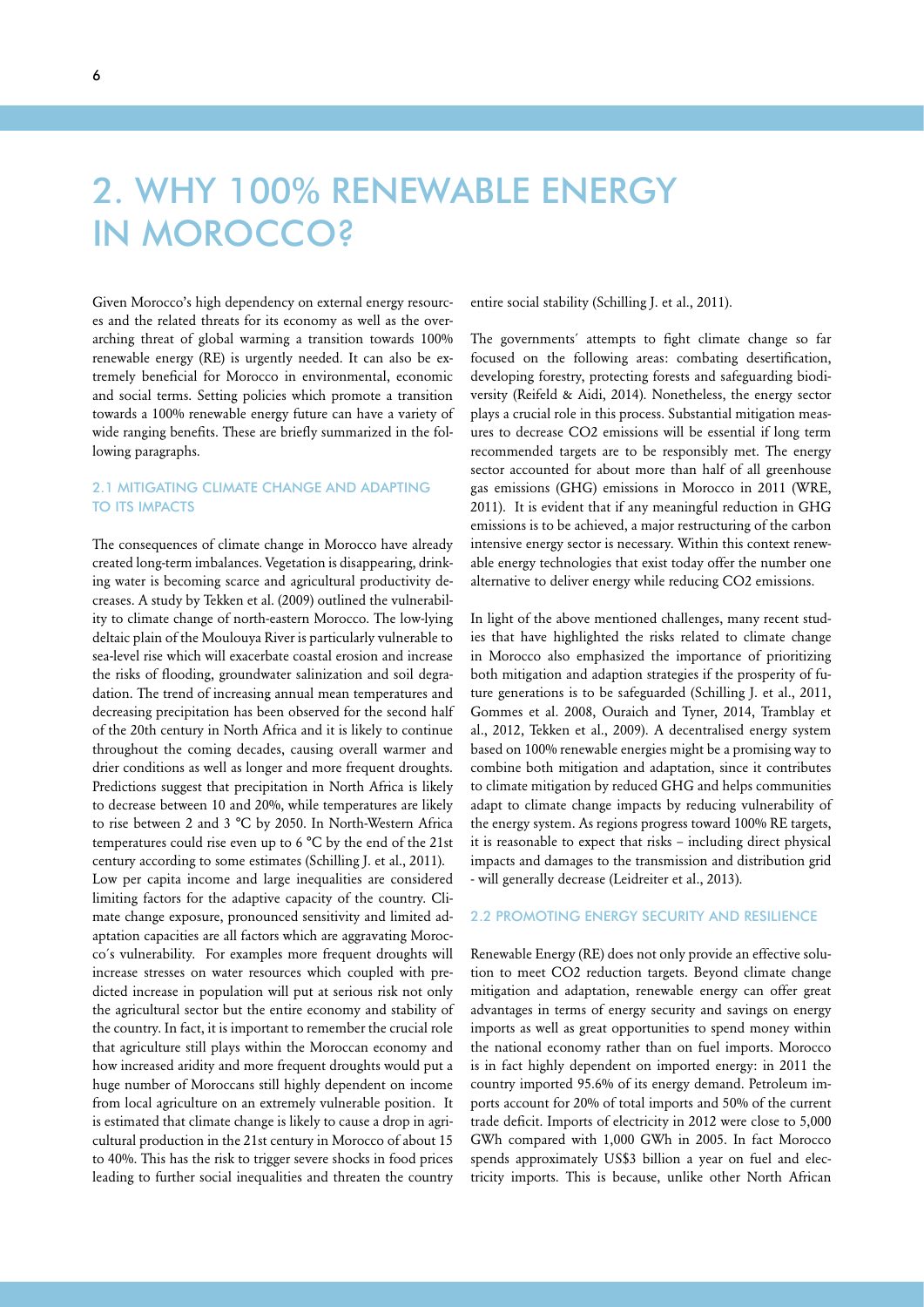

countries, Morocco has very few fossil fuel resources within its line to the coalled the coalled the coalled the coalled the coalled the coalled the coalled the coalled the coalled the coalled the coalled the coalled the c borders. Although it has large reserves of unconventional oil shale and some reserves of shale gas, these cannot be exploited given the lack of established specific industrial processes that can competitively produce oil and gas from these unconventional sources (Reegle, 2014).

Furthermore, as shown in Figure 1, Morocco has experienced a considerable growth of electricity demand. Energy consumption has risen at an average annual rate of 5.7% from 2002 to 2011 of due to economic growth, population rise and increase in per capita energy consumption. This increase in consumption was also due to the consistent investments in electrification projects which allowed the country to reach 97 % electricity access rate in 2009 (which is an impressive growth considering that the rural electrification level was only at 18% in 1995) (Reegle, 2014). A rapidly growing energy demand in a country so heavily dependent on imported energy is indeed a critical factor to be considered if future economic stability of the country is to be secured, also bearing in mind the very high volatility of fossil fuel resources such as oil.

As shown in Figure 2, Morocco is highly dependent on only one major fuel, i.e. petroleum. This lack of diversity of the energy mix and dependency on one finite and imported fuel is considered a lack of resilience. On the contrary, the deployment of Renewable Energy (RE) increases the diversity of the energy sources and, through distributed and decentralized generation, contributes to the flexibility of the system and its resistance to central shocks. Larger variety of energy sources used, generation on a considerably larger geographical area, greater number of supply corridors, higher share of energy from domestic inexhaustible sources of energy such as RE offer a crucial added value in terms of energy resilience, autonomy and stability of the Moroccan economy. Lastly it should not be forgotten 2009 (Source: International Energy Statistics 2012)

that while RE resources are by definition inexhaustible, fos-10 sil fuel resources are finite and several scientific estimates predict depletion of conventional crude oil in the next 50 years (WEC, 2013).



**Figure 2:** Energy Consumption by Source in Morocco in 2009 (Source: International Energy Statistics 2012)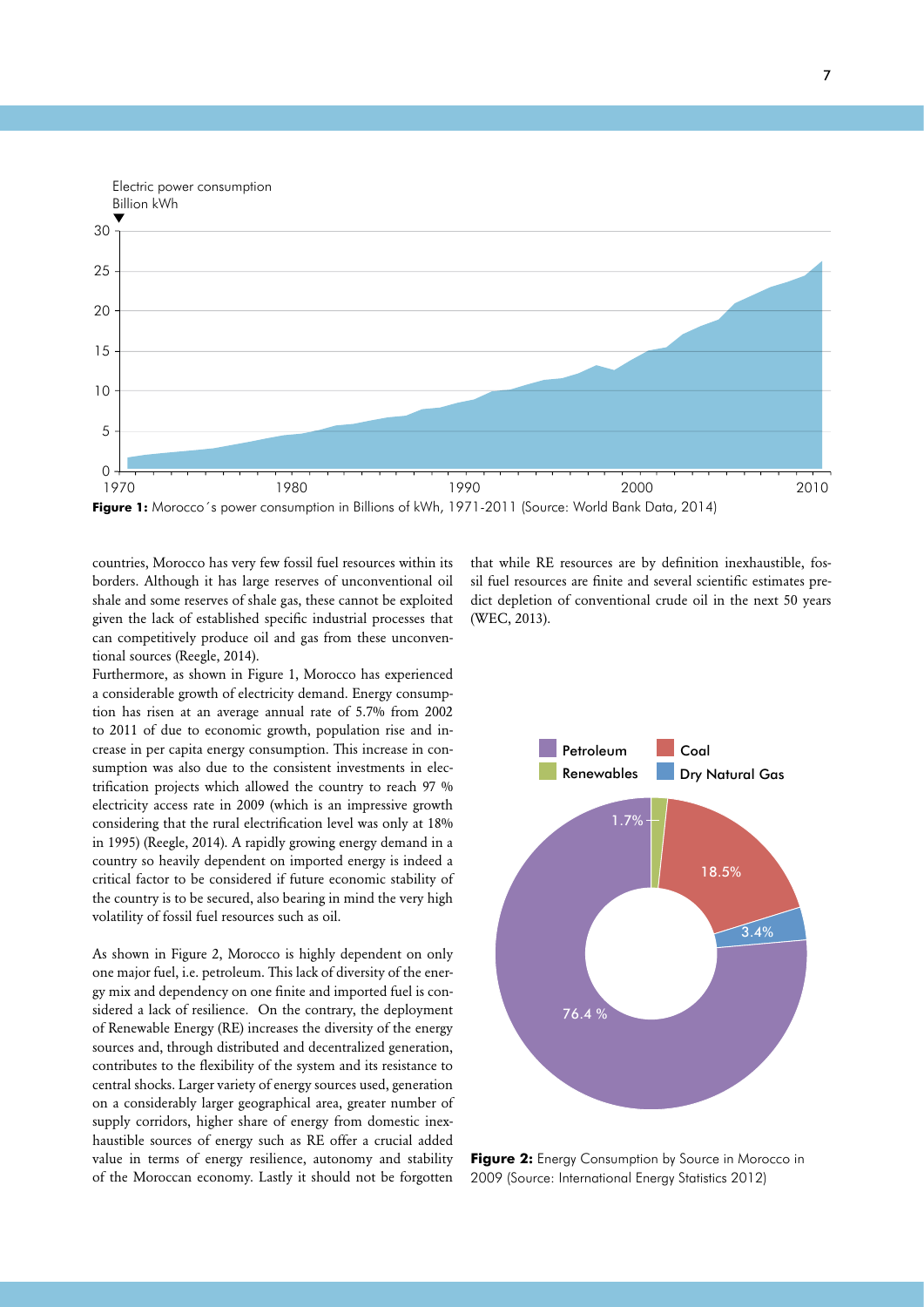<span id="page-7-0"></span>

|                                                        | <b>Stage of Development</b>                                     |                                                                                          |                                                                                                |  |  |  |
|--------------------------------------------------------|-----------------------------------------------------------------|------------------------------------------------------------------------------------------|------------------------------------------------------------------------------------------------|--|--|--|
| <b>Potential for Domestic</b><br><b>Value Creation</b> | <b>Beginning of Wind and</b><br><b>Solar Energy Development</b> | <b>First Projects Realised,</b><br><b>Local Industries Suitable</b><br>for Participating | <b>Many Projects Realised,</b><br><b>National Wind and Solar</b><br><b>Industry Developing</b> |  |  |  |
| Life Cycle Phase                                       |                                                                 |                                                                                          |                                                                                                |  |  |  |
| Project Planning                                       | Low                                                             | Medium                                                                                   | High                                                                                           |  |  |  |
| Manufacturing                                          | Low                                                             | Medium                                                                                   | Medium / High                                                                                  |  |  |  |
| <i>Installation</i>                                    | Low                                                             | Medium                                                                                   | High                                                                                           |  |  |  |
| <b>Grid Connection</b>                                 | High                                                            | High                                                                                     | High                                                                                           |  |  |  |
| Operation and Maintenance                              | Medium                                                          | High                                                                                     | High                                                                                           |  |  |  |
| Decommisioning                                         | Low                                                             | Low                                                                                      | Medium                                                                                         |  |  |  |
| <b>Supporting Processes</b>                            |                                                                 |                                                                                          |                                                                                                |  |  |  |
| Policy-Making                                          | High                                                            | High                                                                                     | High                                                                                           |  |  |  |
| <b>Financial Services</b>                              | Low / Medium                                                    | Medium                                                                                   | High                                                                                           |  |  |  |
| <b>Education and Training</b>                          | Low / Medium                                                    | Medium                                                                                   | Medium / High                                                                                  |  |  |  |
| Research and Development                               | Low                                                             | Low / Medium                                                                             | Medium                                                                                         |  |  |  |
| Consulting                                             | Low                                                             | Low                                                                                      | Medium                                                                                         |  |  |  |

**Table 1:** The socio-economic benefits of solar and wind energy (Source: IRENA 2014)

## 2.3 BENEFITING THE LOCAL ECONOMY AND CREATING JOBS

Investing and promoting Renewable Energy can offer major benefits to the local economy as infrastructure investments are localized and much of the revenue remains within the regional domain rather than flowing out to pay for imported fuel resources. Socio-economic effects can be measured along the different segments of the value chain, including project planning, manufacturing, installation, grid connection, operation and maintenance and decommissioning. Further opportunities for value creation exist in the supporting processes such as policy-making, financial services, education, research and development and consulting. The potential however differs as the segments are not necessarily applicable to all markets and countries. Additionally, the potential for domestic value creation depends on the stage of industry development (as shown in Table 1).

A broad range of cross-cutting policy instruments influence the value creation from the deployment of renewable energy. As an example, in Germany the operation of RE facilities is a major source of revenue, 13.8 billion Euros just in 2011 and consistent growth in employment due to the Feed-in Tariff policy framework (BMU, 2012). In 2011, RE made only 12.3% of gross energy consumption in Germany yet the number of jobs within the sector was more than double the number of jobs within the fossil fuel industry in Germany (Morris & Pehnt, 2014). Also, as Hans-Josef Fell presented at the round table, jobs in renewable energy are more than ten times higher than in the nuclear industry in 2014 (as shown in Figure 3).



Figure 3: Number of jobs in the renewable and in the nuclear sector in Germany as observed and as projected for 2020 (Source: Hans-Josef Fell, 2014)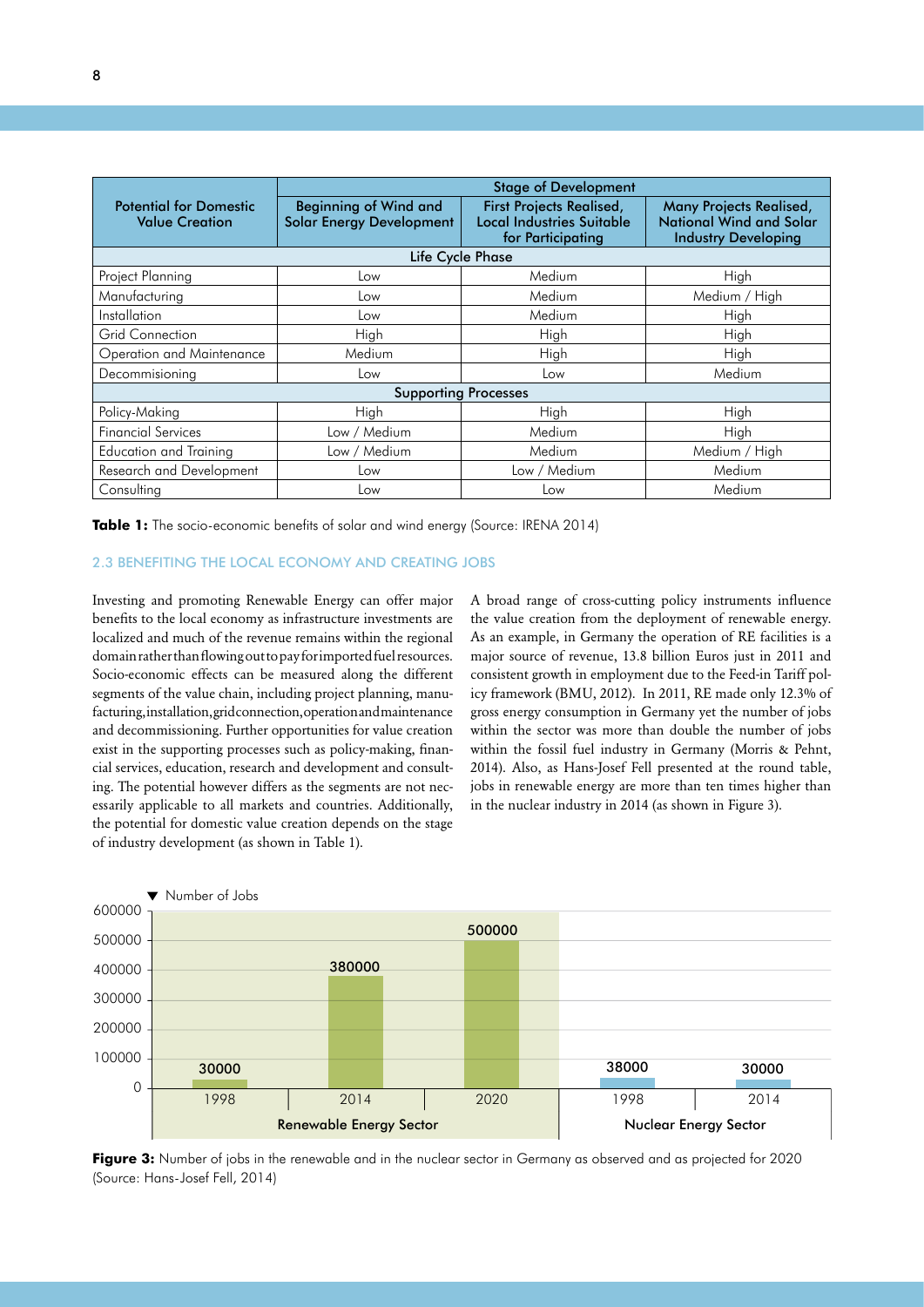According to an IRENA study, renewable energy jobs around the world were about 6.5 million in 2013 (IRENA, 2014). A major American study (Pollin et al., 2009) also demonstrated that spending \$1 million on energy efficiency and RE produces a much larger expansion of employment than spending the same amount on fossil fuels (as shown in Figure 4).

200000 300000

> One of the key questions for many governments, including Morocco's policy makers, is where in the value chain of ret al., 2009) also demonstrated newable energy the country can create the most jobs. It is clear that in the short term most of the renewable energy technologies such as for example solar panels will be imported from countries which offer the technologies at competitive prices



**Figure 4:** Green investments vs fossil fuels: number of jobs created through \$1 million investment (Source: Pollin et al., 2009)  $300000$  38000 38000 38000 38000 38000 38000 38000 38000 38000 38000 38000 38000 38000 38000 38000 38000 38000 38000 38000 38000 38000 38000 38000 38000 38000 38000 38000 38000 38000 38000 38000 38000 38000 38000 38000 38

Long term cost savings and creation of added regional value such are also major benefits to consider. Instead of covering for imported energy costs, local authorities can invest in local RE mar infrastructures and industries and as such allowing for significant local added value creation. An example is provided by the islands of Cape Verde where through an investment of 1.3 Billion Euros the country of almost half a million citizens aims at achieving the 100% RE target by 2020. Through this investment it is estimated that up to 14 billion Euros of cumulative as w macroeconomic savings on imported fuels over 20 years could be achieved (Brito, 2013). These savings can be invested in the in region to boost local economic growth, employment, as well as local technological and industry development.  $WCH$   $dS$ at a chieving the TOO%  $\kappa$  and Carget by 2020. This

such as China. As such, jobs will not be created immediatesider. Instead of covering for ly on manufacturing but rather on import trading, project management, installation and construction, operation and maintenance. For example, for solar PV technologies, Figure 5 shows the various types of jobs that are created across the value chain. A variety of indirect jobs will also be created which will involve jobs in research and development, in academia, in logistics, in transport, in national agencies for development as well as in consultancy, regulatory and administrative work. In the longer term Morocco will also benefit from developing local industries directly related to the manufacturing of the technologies and its components which will offer great opportunities for domestic as well as export markets. Nevertheless, it should be mentioned that a study by Greenpeace and EPIA  $\frac{1}{3}$ 



**Figure 5:** Types of jobs created across the value chain of Solar PV (Source: IRENA, 2011)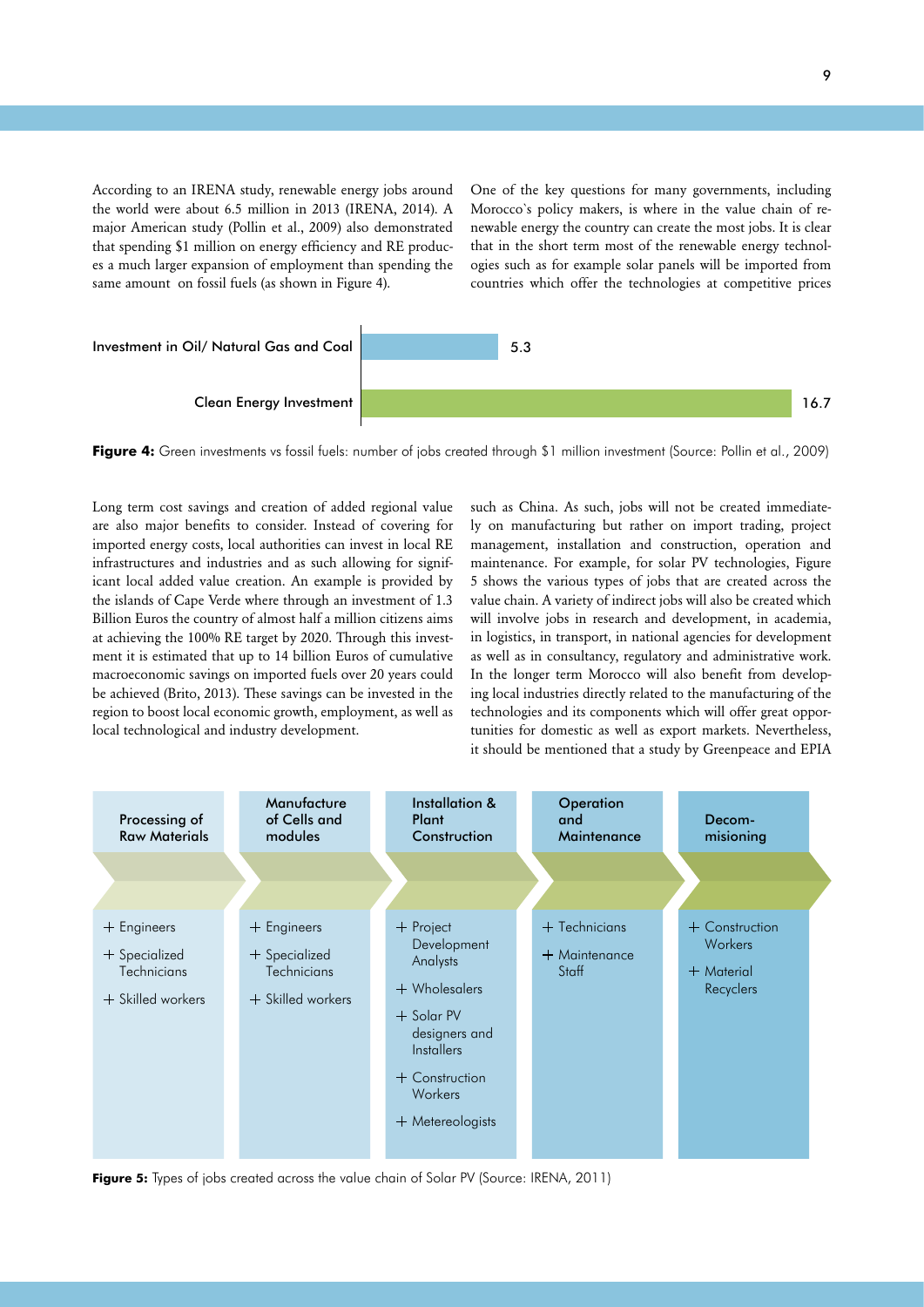<span id="page-9-0"></span>estimated that only 18% of jobs related to solar PV derive from manufacturing, as compared to 62% from installation and related activities (IRENA, 2011). Lastly it should also be noted that the majority of the existing studies only look at the impact on the job market related to renewable electricity technologies and still neglect the effects of renewable energy development related to the transport, heating and cooling sector.

In summary, by deciding to promote and invest in local renewable energy, Morocco has huge potential to develop a stronger national economy while demonstrating leadership in paving the way for a sustainable and more prosperous future.

## 2.4 BOOSTING SOCIAL DEVELOPMENT AND COMMUNITY PARTICIPATION

The decentralized nature of RE offers the unique opportunity for a country like Morocco to develop a small scale, community based energy system where people and communities are not only perceived as consumer but as producers, responsible and in charge of the production of their own energy.

In the two frontrunner countries Germany and Denmark for example, a very large number of energy cooperatives and individuals are driving a transformation within the energy sector by taking collective ownership of the RE infrastructure. In fact, the majority of the owners of the installed RE power capacity in these countries are private individuals (Morris&Pehnt, 2014). As presented by Anna Leidreiter as well as by Hans-Josef Fell during the round table, an open-access energy system enables and strengthens cooperation, and a collective awareness of both the challenges, and the solutions available to overcome them. As local opposition to energy projects can be a major barrier to 100% RE, local and regional involvement of citizens and businesses help policy makers to overcome this hurdle and build public support.

The analyses specifically of the German and Danish case studies prove that participatory decentralized policy approaches achieve the necessary energy transition faster and sustainably. Hereby, the transition to 100% RE is not just a switch from fossil fuel to renewables, but also an opportunity to bring socio-economic development, and enable all stakeholders and citizens to benefit.

In a country like Morocco, the decentralized nature of RE can have enormous benefits particularly for the poorer rural areas as RE technologies can many times offer a secure and reliable energy alternative able to increase the standard of living of rural and less developed communities. For example, as described by Mr. Mohammadi Benhmida during the round table, the instalment of solar panels to provide energy to pump water in a school in a rural area close to the town of El Jadida provided the community with a reliable, locally based and viable solu-

tion to supply water by exploiting the abundant solar energy of the region.

Another example for how renewable energy can boost local development was presented from Agadir. The city's ambition to achieve the 100% RE target is mainly driven by its effort to reduce the Municipal energy bill (approximately 10% of its annual budget), reduce dependency on imported fossil fuels, improve air quality, attract investment as well as make a contribution to the Kingdom's ambitious energy targets. The city has established a set of energy targets and established a priority action plan. Supported by ADEREE and its technical and financial partners, the city has mainstreamed energy considerations in municipal and urban planning, and decided to become a model for citizens with regards to sustainable energy management. In order to eventually reach the 100% RE target, the city of Agadir has increasingly called for a regulatory reform, mainly of the Law 13-09 at the national level, to allow for independent energy producers such as municipalities to feed into the national grid low and medium voltage power gained from RE. The expected reform would allow cities to set up mixed-capital companies to produce and sell local power on a larger scale.

### 2.5 POLLUTING LESS AND BENEFITING HUMAN HEALTH

It is also important to not forget the strict interrelation between pollution and human health. For example, renewable energy technologies emit much lower emissions of air pollutants (such as PM, SO2, NOx, VOCs, etc.) compared to fossil fuel options in terms of grams of pollutants per kWh of energy produced (Sathaye et al., 2011). This can have considerable positive impacts on the quality of air, water and land and consequently on the health of the Moroccan people. For example a recent study demonstrated how air pollution from the combustion of fossil fuels is a determinant cause of asthma and other respiratory diseases among schoolchildren in the city of Mohammedia in Morocco (Houssaini et al., 2007). A recent report on pollution in the Arab countries also described the correlation between mortality and air pollution (Chaaban, 2008). In particular it is estimated that mortality rate increases by 2% due to a corresponding increase of PM10concentrations by 22μg/m3. Keeping this in mind, if we consider that for example in Rabat PM10 levels ranges between 70 and 123μg/m3, this means that between the observed lower and upper level of PM10 pollution there can be an increase in mortality rate of about 4-6% (Chaaban, 2008).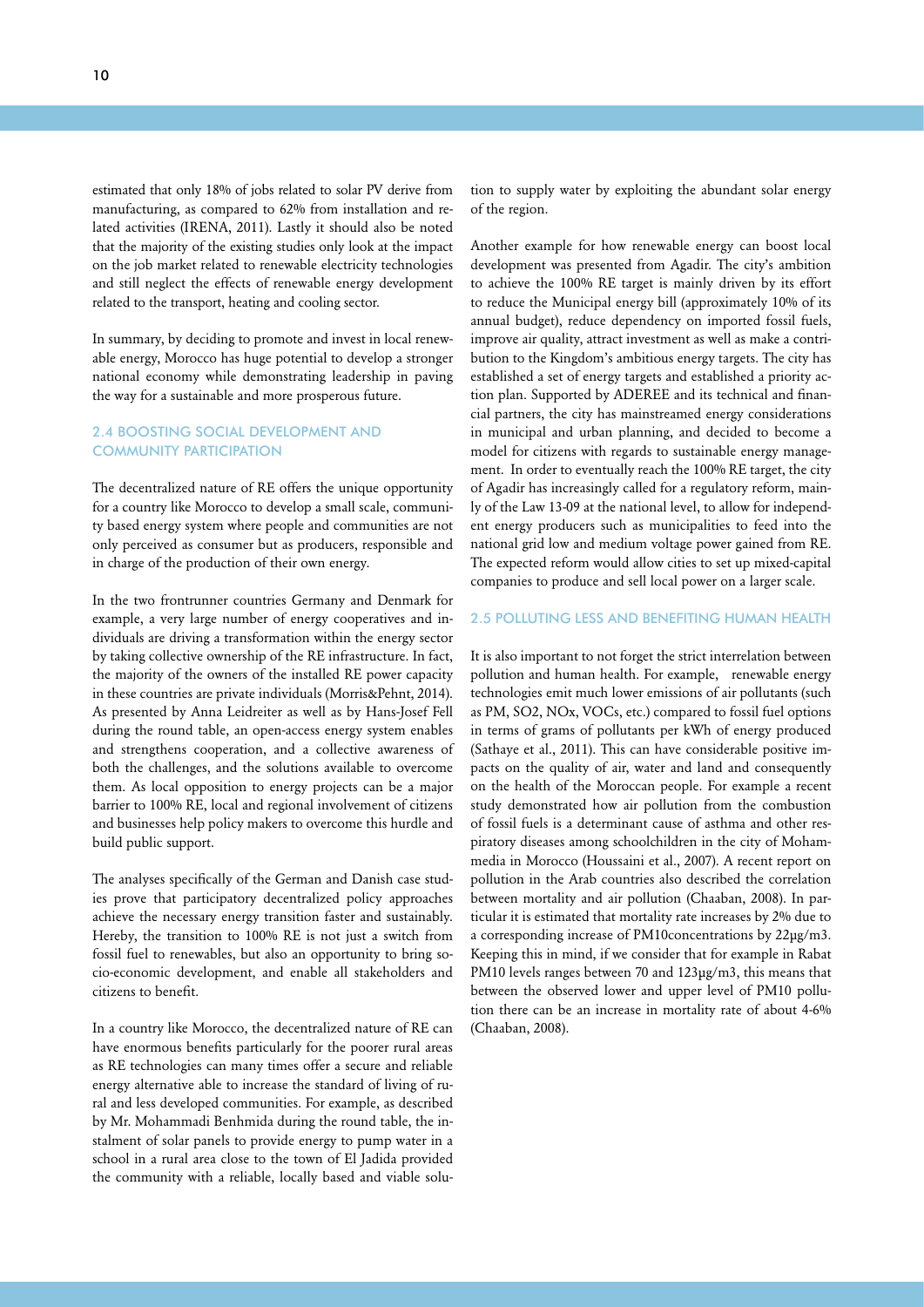# <span id="page-10-0"></span>3. RENEWABLE ENERGY IN MOROCCO: WHAT HAS BEEN DONE ALREADY?

The Moroccan government has already initiated policies that reflect many of the merits of renewable energy that were thus far mentioned. To decrease its reliance on energy import, it started to exploit its local renewable energy sources such as wind and solar. In fact, Morocco has an average yearly solar irradiation level greater than 2300 kWh/m<sup>2</sup>/y, which is up to  $30\%$  higher than the best sites in Europe (Reegle, 2014). In has addition, Morocco also has about 3,500 km of coastline where winds reach an average speed of up to 11 m/s which is among the highest in the world (3Tier, 2014). It is estimated that Morocco's wind power potential is about 25,000 MW: considering that a 5MW wind turbine is able to deliver the electricity needs for about 1250 homes, this means that potentially wind power alone could provide electricity for more than 6 million houses in Morocco (Dakkina, 2013; Girardet, 2015). generalise  $\mathbb{Z}$ .

Through a \$13 billion worth of investment in the expansion of wind, solar and hydroelectric power generation capacity, **f** and through a series of new energy policies and regulations, the country has committed to achieve a very ambitious target: 42% (or 6,000 MW) of the country entire capacity to generate mo F2% (or 0,000 M w ) or the country entire capacity to generate<br>electricity will need to be provided by renewable energy sources by 2020 (Figure 6). It is important to highlight that this target heating hence includes only the installed capacity in the country and not the share in the electricity demand.

By setting this target Morocco aims to become a leader in re-

newable energy in Africa, similarly to what Germany is for Europe. Given the vicinity to Spain, Morocco has great potential to become a dominant leader in exporting clean energy to a major potential importer such as Europe.

In order to promote renewable energy deployment, Morocco has so far adopted a broad strategy that includes three main pillars of action:

- **1. the promulgation of actual regulations and laws to favour renewable energy expansion for electricity generation;**
- **2.** the establishment of institutions with the capacity to manage, supervise and promote renewable energy **projects;**   $\frac{1}{2}$
- 3. the implementation of projects and major financial **investments to build the required renewable energy facilities.**

It should be mentioned that all of these three pillars of action mostly cover the electricity sector and intervene only minimally in other major contributor of CO2 emissions such as the heating/cooling and transport sector. Furthermore, all initiatives follow a top-down approach where decision making processes, investments and projects are managed by the national government or by governmental institutions.



2012

Phase 2:

Consulation with

**Figure 6:** Current installed power capacity in 2012 and renewable power targets for 2020 in Morocco (Source: Rcreee, 2013)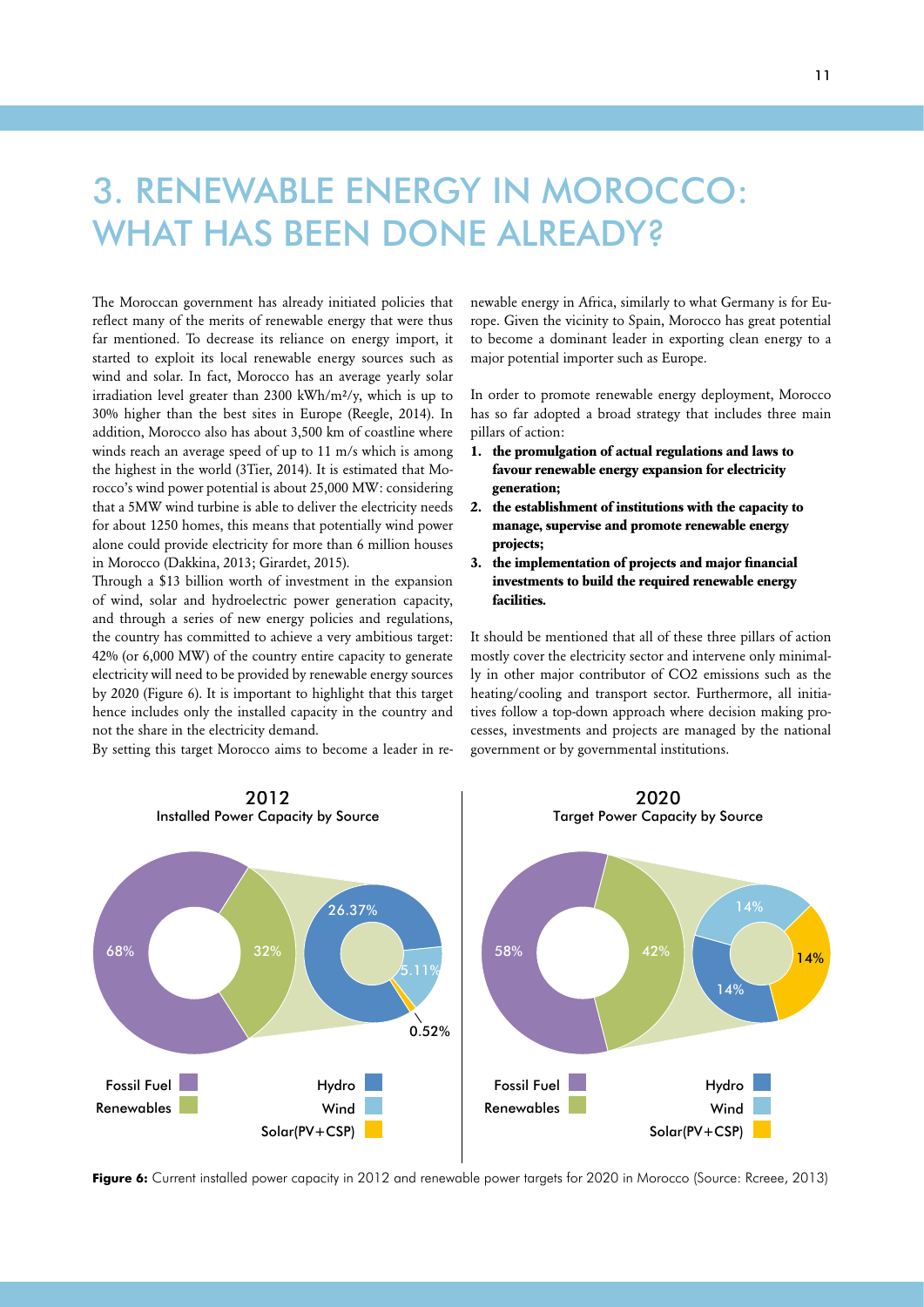## <span id="page-11-0"></span>3.1 ACTION 1: PROMOTING RE THROUGH POLICIES AND REGULATIONS

The Moroccan Government has carried out substantial reforms in order to shape a legal, regulatory and institutional framework that would stimulate renewable energy development. The scope of political action focuses primarily on electricity generation and partly on electricity consumption. It concerns exclusively the policy area of energy whereas others like infrastructure development, fiscal, employment and economy policies as well as research and education policies are not aligned yet. This shows that there is no coherent framework that addresses the transformation in the energy sector as a holistic and integrated process. Below is a summary of the main regulations concerning RE that have been introduced in the past few years in Morocco.

## **Law 13-09**

Surely one of the most important steps of the renewable energy policy development in Morocco was the introduction of law 13-09 which was promulgated in 2010 designed to promote and liberalize the renewable energy sector. This law allows electricity to be produced and exported by any private producer as long as they utilize renewable energy sources. Through this policy the Moroccan government opened up the energy market by facilitating new entries and by supporting independent renewable energy producers. The law basically offers medium and large electricity producer the right to input their energy into the national grid which is managed by one operator, i.e. the National Office of Electricity (ONE).While this law has the positive impact of providing independent producers with the right to sell their electricity to the national grid, as such, it also excludes them from building private distribution networks. Nonetheless, there is also a possibility to set up a direct electric distribution lines outside the ONE network but this is only possible if the electricity is to be exported and if the operator has gone through a formal agreement with ONE. Furthermore the law establishes that the authorization for the construction of solar and wind farms needs to be granted by ADEREE (i.e. the "National Agency for the Development of Renewable Energies and Energy Efficiency) which allows development only in designated areas (Currie, 2012; CMS, 2010; Reegle, 2014).

Lastly, according to law 13-09, in order to be entitled to produce electrical energy from renewable sources and export it to the national grid, an operator needs to obtain a permission from the national authorities which can either require a simple prior notification (also known as "preliminary statement") or a proper authorization form depending on the capacity and the nature of its production (e.g. electric or thermal). These are two slightly different processes that need to be undertaken in order to have the right to sell to ONE. First of all the basic requirement is that facilities will be issued a permit only if they have

an electricity generating facility greater than 20kW. More specifically preliminary statement agreements are required if the electricity generating capacity of the facility is between 20kW and 2 MW, while authorizations are required for projects with an electricity generating capacity greater than 2MW. ADEREE is in charge of granting this second type of authorization (Currie, 2012; CMS, 2010; Reegle, 2014).

The law does not introduce fixed tariffs but requires that all economic and technical conditions are to be set and negotiated by the producers directly with the grid operator ONE.

There is no feed-in tariff in place in Morocco. Nevertheless there is a scheme called the "EnergiPro" project operated by ONE which very much resembles a feed-in tariff system. This EnergiPro project was launched in 2006 by ONE to promote independent production of electricity from renewable sources. Firstly, it offers producers of renewable energy a fixed rate to distribute their electricity through the large national network controlled by ONE. Secondly, it ensures repurchase by ONE of any surplus electricity produced with a twenty per cent bonus on top of ONE peak, and off-peak day ahead tariffs (Currie, 2012).

#### **Fossil Fuel Subsidy Reform**

In 2011, the Moroccan government announced a reform under which fuel prices would be liberalized and the poorer sections of society compensated through cash transfers (Bridle, 2013). In late 2013 and early 2014, important steps were taken to eliminate the effective subsidy on gasoline and fuel oil, as well as to reduce significantly the subsidy on diesel fuel, and in June 2014 to eliminate the subsidy on fuel used for electricity generation. Although there still remains a high level of subsidy in the socially very sensitive area of bottled gas (butane), the measures announced so far will have a far-reaching impact on the budget cost of subsidies and partly on energy consumption. Whereas Morocco indeed provides important leadership in removing fossil fuel subsidies, sensitive subsidies remain and need to be addressed in order to achieve the necessary transition.

#### **Other regulations**

Beyond law 13-09, other important laws and regulations were promulgated in the past decade to promote and facilitate renewable energy development. (Currie, 2012; CMS, 2010; Reegle, 2014). Due to the scope of this report, they are only briefly described as follows:

Decree 1-06-15 introduced in 2006 which requires public institutions to award and fund projects on the base of competitive public bidding.

Self-Generation law 16-08 was introduced in 2008 to allow major industrial facilities to self-generate their power even up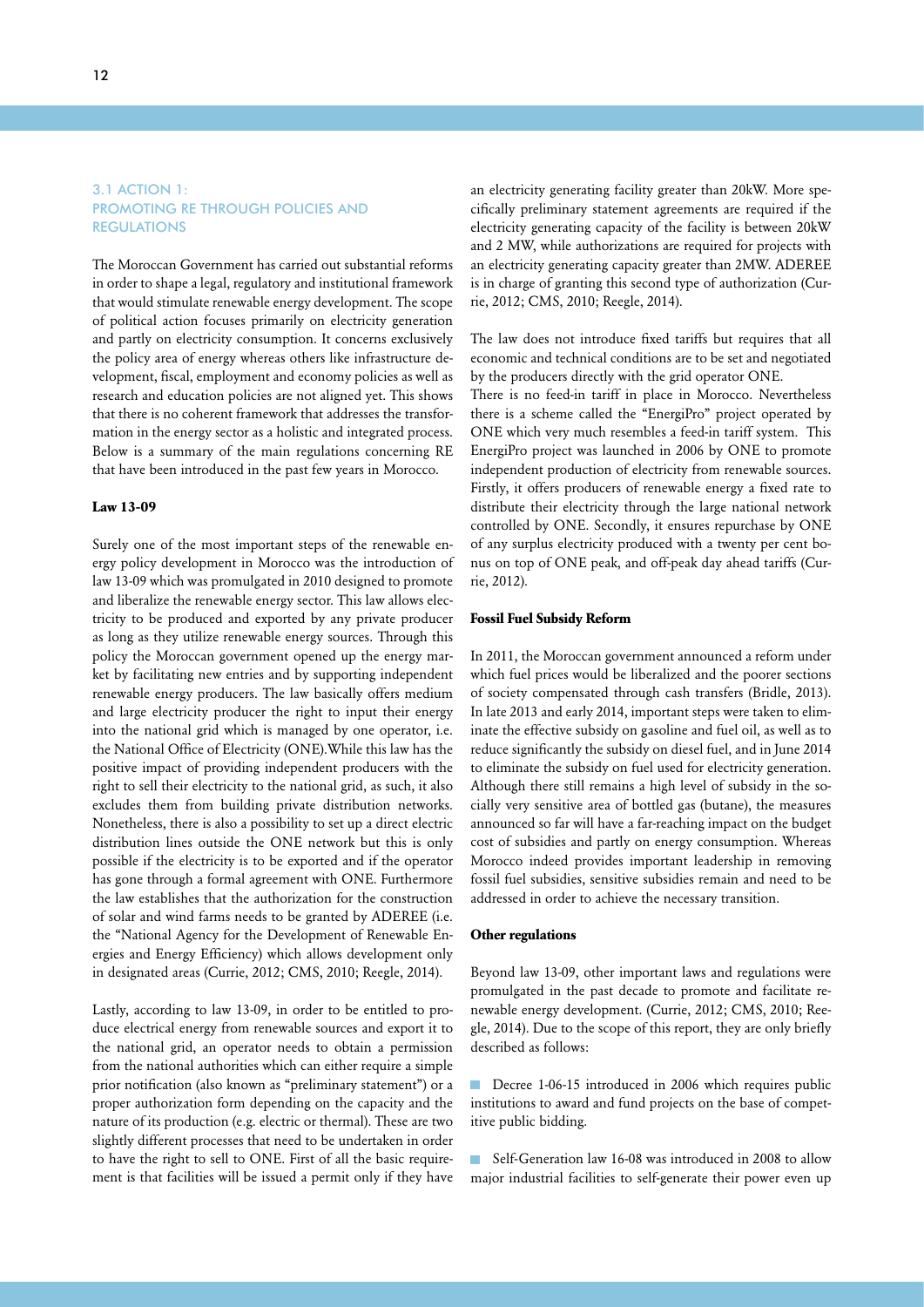<span id="page-12-0"></span>to an equivalent power output of 50 MW (which is a higher ceiling compared the previous limit of 10MW). In this way large industrial sites are facilitated to produce their own energy locally.

**Law 54-05 allowed public companies to delegate manage**ment of their services to private companies particularly with regard to utilities and the transport sector. This measure was intended to promote public-private partnerships aimed at improving management and administration of public bodies as well as stimulate innovation and development.

Energy Efficiency Law 47-09 introduced in 2011 in order to increase the efficiency of energy consumptions and allow for related cost savings through, for example, the use of solar water heaters, energy saving equipment and low consumptions light bulbs. Morocco's energy strategy aims to save 12% by 2020 and 15% by 2030 of total energy consumption compared to 2011 baseline levels.

**Draft law on Public Private Partnership (PPP) was published** in August 2012. PPP is defined as a type of collaboration where public contracting authorities such as the State, regional authorities or other public institutions assign private institutions, through a contract with a private partner, the responsibility to design, finance, construct, rehabilitate, maintain and operate a particular infrastructure required to provide a public service. PPP can offer a cost efficient way to develop and promote development of infrastructure such as renewable energy facilities while distributing risks optimally.

## 3.2 ACTION 2: ESTABLISHING INSTITUTIONS TO SUPPORT RE

The government has also demonstrated commitment by establishing in the past few years a series of public agencies and institutions which were set up as a means to better organize and structure the promotion of renewable energy development. These include:

**ADEREE**, the Agency for the Development of Renewable Energies and Energy Efficiency which is responsible for the development of energy management policies. Among others, the tasks of ADEREE comprise the development and realization of national and regional plans for renewable energy and energy efficiency.

**MASEN**, i.e. the Moroccan Agency for Solar Energy which is a public-private venture established in November 2009 when Morocco announced it would install 2 Gigawatts of solar capacity by 2020. MASEN was founded to lead and manage this project.

SIE (Société d'Investissements Energétiques), which was

founded in 2010 as an investment fund for the energy sector in Morocco in order to facilitate diversification of energy resources, promotion of renewable energy and energy efficiency.

**IRESEN** the Research Institute for Solar Energy and New Energy was founded in 2009 to promote research, development and innovation of renewable energy technologies around the country. It conducts and finances specific research projects and promotes the building of a network among researchers, projects and universities to strengthen the knowledge capacity around renewable and low carbon technologies.

**REUNET** was founded in 2013 as a joint initiative of Moroccan academics, researchers, scientists and Engineers. The Network aims to promote the use of renewable energy in Morocco through Training, Research and Innovation. Its intends to focus its Renewable Energy activities on solar energy, wind and hydro power, biomass and bioenergy, energy efficiency, energy storage, grid integration and power quality. The Network is administered by an Executive Board consisting of 9 Members and a Supervisory Board (National Board of Directors) consisting of 40 Members.

## 3.3 ACTION 3: INVESTING IN LARGE SCALE RE PROJECTS

Lastly, given the huge potential of renewable energy particularly the abundant indigenous wind and solar resources, Morocco has been at the centre of major investments and large scale renewable energy projects. Many investors, private and public, national and international were involved in these developments (Reegle, 2014). Participants at the round table, including Abdelkrim Touzani from ADEREE, Mustapha Ayaita from REUNET, Khalid Benhamou from Sahara Wind and Zohra Abib from EnR`Afrique presented projects that form the foundation to achieve the 42% RE capacity target.

#### **Solar Energy Projects**

The Solar Integrated Projects was launched in 2009 in association with the creation of MASEN the National Solar Energy Agency. The target of this project is to reach a total installed capacity of 2000 MW with the development of large scale Concentrated Solar Power (CSP) and Photovoltaic facilities in 5 different areas covering a total of 10 000 ha for a total final production of 4,500 GWh (18% of current national electricity production). The investment costs for the project amounts to US\$9 billion, however the project would lead to savings of 1 million Toe (ton of oil equivalent) and 3.7 million tonnes of CO2 emissions per year. This program will provide 10% of Morocco´s electricity needs by 2020 and prevent the emission of 3.7 million tonnes of CO2 per year. The first phase of the project will have a total capacity of 500MW and will involve the construction of a CSP farm in the area Ouarzazate. The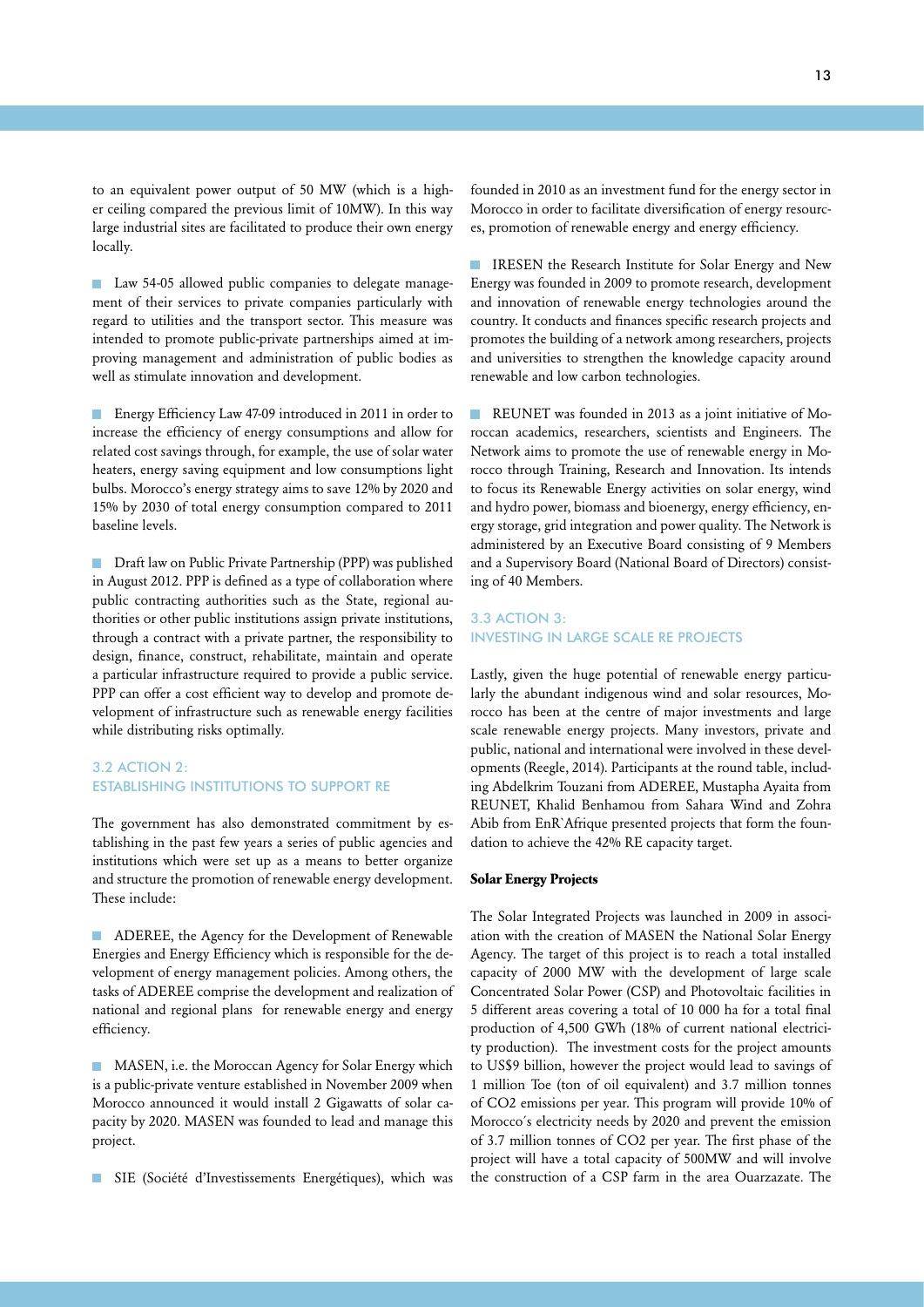initial construction is expected to become fully operational in 2015 with a capacity of 160MW. Financing came mostly from the Moroccan government and from other international funding institutions such as the Clean Technology Fund (CTF), African Development Bank (AfDB), the World Bank (WB), and the European Investment Bank (EIB). This project was actually the first one to be financed through a new financing system which allowed an optimal distribution of risks through a blend of public, private and international funding all supervised by the national solar energy agency MASEN. In the future it is expected that technology will be mature enough such that projects will be financed by private investors and local banks. In January 2013, bids were announced to complete this first phase through the construction of two more CSP plants with total capacity of 300 MW (Whitley&Granoff, 2014; Reegle, 2014).

Another major projects known as the PROMASOL project is a United Nations funded initiative with the objective to double solar water heating capacity in only three years. This project allowed cutting carbon emissions by 1.3 million tons since 2002 and it will avoid the emission of 920,000 tons of CO2 per year and create 920 permanent jobs until 2020 (Reegle, 2014).

#### **Wind and hydro energy projects**

The Moroccan Integrated Wind Energy Programme was launched in 2010 and included the target of bringing the wind capacity from 280MW in 2010 to 2000MW by 2020 through the construction of major wind farms across five different sites in Morocco. With investment costs estimated at US\$3.5 billion this project is expected to deliver an annual production of 6600 GWh, corresponding to 26% of current electricity generation and produce annual savings of 1.5 Toe (tons of oil equivalent) and approximately 5.6 million tonnes of CO2 (Currie, 2012). Lastly it should be mentioned that also hydropower plays a considerable role in the Moroccan energy mix. In 2008 Morocco hydro power delivered 1,360 GWh of electricity (as a reference the same year 298 GWh were produced by wind). Hydro power is planned to deliver 14% of the total electricity capacity of the country by 2020 target which is aimed to be achieved with the construction of two new large hydropower facilities and through the development of several micro-hydropower projects (producing off- grid electricity) (Cirlig, C., 2013).



Discussions on 100% RE in Morocco at the Round Table, hosted by the World Future Council and Climate Parliament in November 2014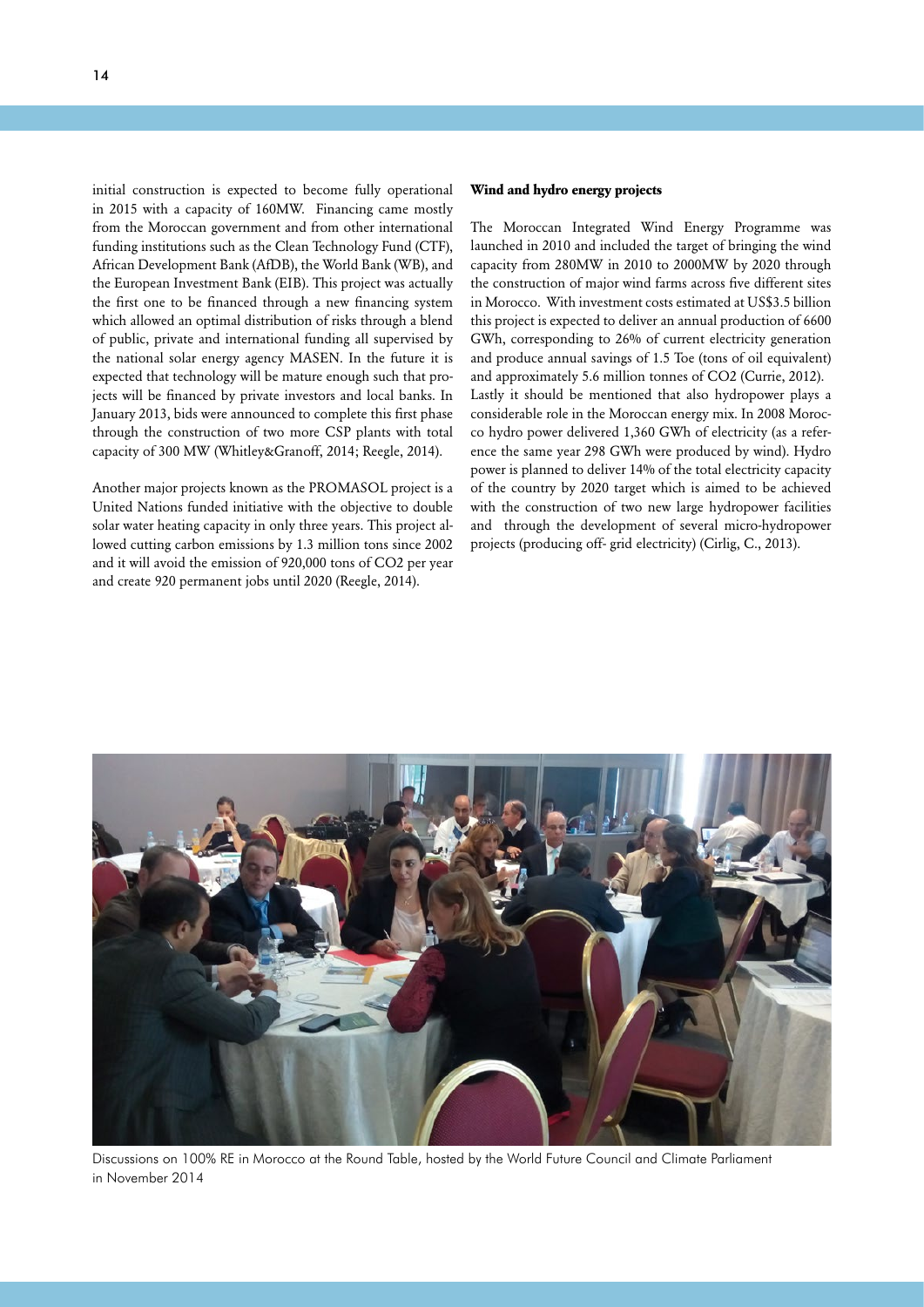# <span id="page-14-0"></span>4. BARRIERS FOR IMPLEMENTING 100% RENEWABLE ENERGY IN MOROCCO

It is widely acknowledged that all of the above mentioned reforms and investments from the Moroccan government had proven considerable commitment to promote renewable energy and take action against the major challenges that are connected to the energy system in the country. However, many barriers to further progress are still present. These are significantly obstructing further renewable energy development in Morocco.

These major barriers were summarized in Table 2 below. The table is based on the framework of analysis provided by Painuly  $(2001)$ .

## Barriers to renewable energy development in Morocco

| <b>Barrier Category</b>                 | <b>Barrier</b>                                                                                         | <b>Description</b>                                                                                                                                                                                                                                                                                                                                                                                                                                                                                                                                                                                |
|-----------------------------------------|--------------------------------------------------------------------------------------------------------|---------------------------------------------------------------------------------------------------------------------------------------------------------------------------------------------------------------------------------------------------------------------------------------------------------------------------------------------------------------------------------------------------------------------------------------------------------------------------------------------------------------------------------------------------------------------------------------------------|
| 1. Economic and<br>financial barriers   | Lack of access to<br>capital and credit                                                                | Lack of experienced financial institutions banks, investment funds and effective<br>financial instruments able to provide credit and support investments in RE<br>combined with poor credit worthiness, scarcity of capital, restricted entry to<br>capital markets and lack of incentives all contribute to increase risks and<br>uncertainty associated with RE. Particularly in Morocco there is a lack of<br>accessible financial support for small scale projects able to facilitate private<br>consumers to install RE technologies. Most financing is directed to large scale<br>projects. |
|                                         | High up-front capital<br>costs and high<br>perceived risk                                              | Economic viability affected by high initial capital costs due to lack of confident<br>financial support and high risk perception related to RE. In Morocco major<br>financing for RE development still comes from the government and from<br>international funds rather than from local private investors and regional banks<br>(Whitley&Granoff, 2014).                                                                                                                                                                                                                                          |
|                                         | Low return on invest-<br>ment, long payback<br>time and short termism                                  | Companies and private lenders tend to prefer investing in assets with high<br>return on investment and require return within a very short period rather than<br>long term savings offered by RE. Within this context, short termism is still a<br>major limiting factor. Furthermore, as RE projects appear to be riskier, Return<br>on Investment (ROI) is also required to be higher in order to compensate for<br>the higher risks.                                                                                                                                                            |
| 2. Market failures<br>and imperfections | Heavily subsidized<br>fossil fuels                                                                     | Subsidies to fossil fuels affect the competitiveness of much less subsidized<br>renewable energy technologies. In 2011 the estimated fossil fuel subsidies<br>budget in Morocco was equivalent to 5.1 per cent of GDP which is extremely<br>high particularly considering that the national budget deficit was 6.8 per cent<br>of GDP in 2011(Bridle et al., 2014).                                                                                                                                                                                                                               |
|                                         | Low market<br>penetration, lack of<br>entrepreneurs, skilled<br>workers and RE<br>specialized industry | Costs are driven down and competitiveness is increased when market penetra-<br>tion is large. The still relatively low market penetration of RE compared to well<br>established fossil fuel options still negatively affects the competitiveness of RE.<br>This is also due to a lack of businesses, entrepreneurs, trained or skilled work-<br>ers as well as specialized industries which are able to promote and expand the<br>market and outreach of RE technologies in Morocco.                                                                                                              |
|                                         | Highly controlled and<br>monopolistic energy<br>sector                                                 | Large monopolies within the energy sector in Morocco tend to be locked into<br>fossil fuel-based path dependent processes driven by increasing returns to<br>scale. The large energy firms tend to prefer marketing their existing profita-<br>ble technologies rather than pushing for the adoption of new and disruptive<br>solutions that may reduce their control over the system and make their current<br>product obsolete. Consequently energy monopolies constitute a major barrier<br>to market diversification and renewable energy development.                                        |
|                                         | Externalities not<br>considered                                                                        | Externalities such as environmental pollution and climate change costs, health<br>costs, impacts on energy security, etc. are not internalised by the market and<br>are not evaluated in the cost analysis. This is obviously distorting a fair cost<br>comparison between RE and fossil fuel options.                                                                                                                                                                                                                                                                                            |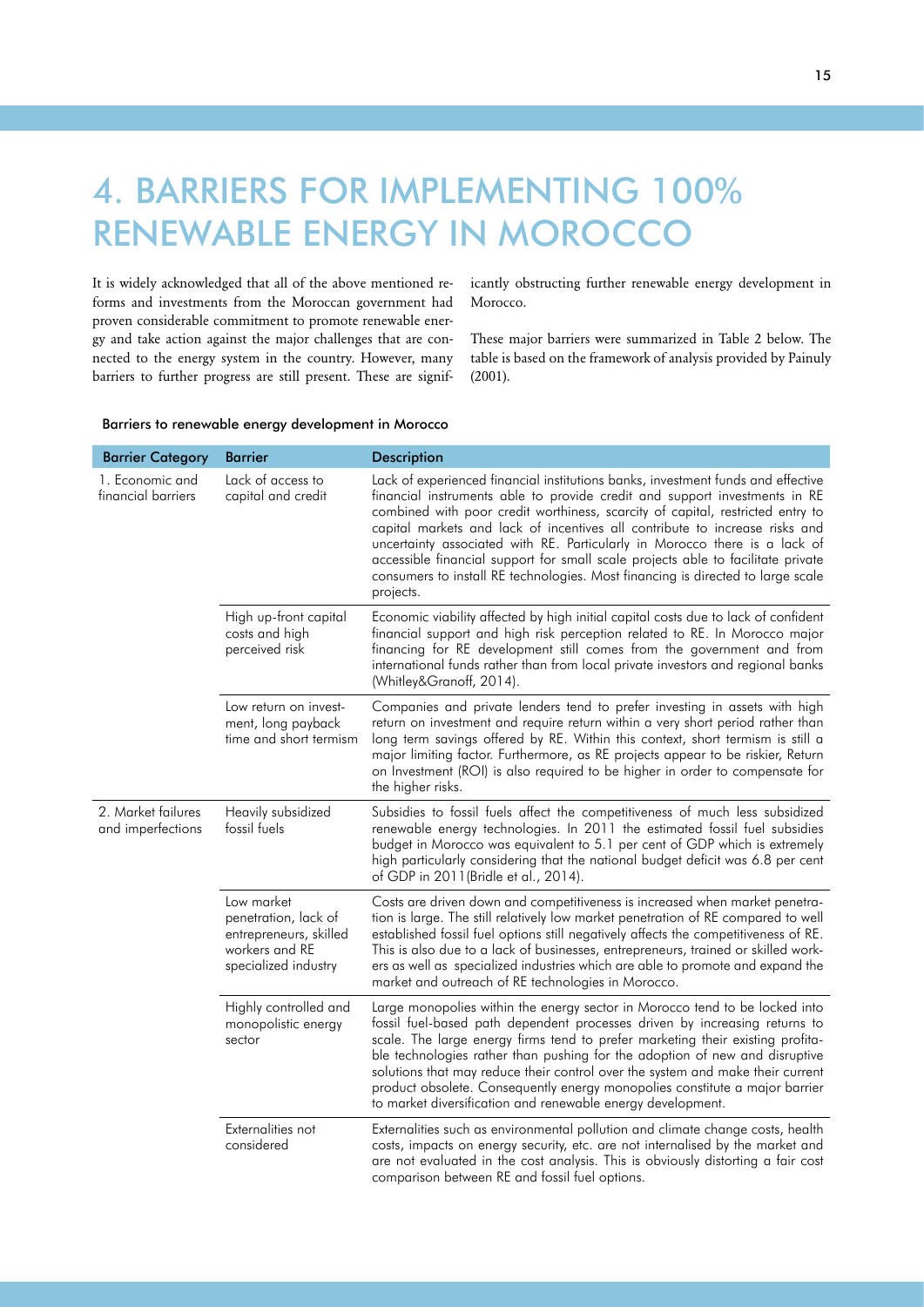|                                                                          | <b>Barrier</b>                                                                                                | <b>Description</b>                                                                                                                                                                                                                                                                                                                                                                                                                                                                                                                                                                                |
|--------------------------------------------------------------------------|---------------------------------------------------------------------------------------------------------------|---------------------------------------------------------------------------------------------------------------------------------------------------------------------------------------------------------------------------------------------------------------------------------------------------------------------------------------------------------------------------------------------------------------------------------------------------------------------------------------------------------------------------------------------------------------------------------------------------|
| <b>Barrier Category</b>                                                  |                                                                                                               |                                                                                                                                                                                                                                                                                                                                                                                                                                                                                                                                                                                                   |
| 3. Political,<br>institutional/<br>governance and<br>regulatory barriers | Current legal and<br>regulatory framework<br>does not facilitate the<br>necessary transforma-<br>tion process | Many laws that were introduced to promote renewable energy such as the<br>13-09 law are still presenting issues. For example it was claimed that this<br>law tend to facilitate only large scale projects and favour only certain type of<br>investors rather than helping the entry of smaller producers and stimulate the<br>development of more community based, bottom-up energy initiatives. Further,<br>there is a strong need for a coherent strategy across governance levels and<br>policy areas.                                                                                        |
|                                                                          | Lack of a clear<br>economic strategy                                                                          | Lack of a clear, defined, ambitious strategy to integrate RE development into<br>a national economic development plan, lack of involvement of the financial<br>sector/banks.                                                                                                                                                                                                                                                                                                                                                                                                                      |
|                                                                          | Uncertain and<br>unstable governmen-<br>tal policies, lack of<br>consistency                                  | Uncertainties in future policies, red tape, lack of faith in RE, lack of stable regu-<br>lations all contribute to weaken the confidence to investors and RE developers.                                                                                                                                                                                                                                                                                                                                                                                                                          |
|                                                                          | Lack of involvement,<br>cross-party cooper-<br>ation and communi-<br>cation                                   | The lack of coordination, cooperation and synergetic collaboration between<br>the various stakeholders, political groups and ministries does not help forming<br>a common strategic vision for the promotion of renewable energy. Lack of co-<br>ordinated cross-sectoral communication and an open platform for discussions<br>are also not facilitating the formation of innovative, shared policies. On top<br>of these, clashing interests and divergent views tend to prevail and hinder the<br>formation of a cohesive environment. Parliamentarians are not involved in the<br>law-making. |
|                                                                          | Lobbyism                                                                                                      | Lobbyism in favour of existing fossil fuel-based energy monopolies does not<br>facilitate promotion of policies in favour of RE.                                                                                                                                                                                                                                                                                                                                                                                                                                                                  |
|                                                                          | Lack of ambitious drive<br>from the leaders                                                                   | Government leaders tend to adopt gradual solutions and are often hesitant to<br>promote an aspiring, far-reaching vision.                                                                                                                                                                                                                                                                                                                                                                                                                                                                         |
|                                                                          | Lack of transparency                                                                                          | It was pointed out that there is a lack of transparency and clearness over the<br>management of the energy sector. It often unclear how decisions are made and<br>the interests and drivers behind these decisions.                                                                                                                                                                                                                                                                                                                                                                               |
|                                                                          | Lack of information<br>and data                                                                               | Investments in RE sector are relatively novel and inexperienced. There is a lack<br>of knowledge, data, information, modelling, monitoring and agencies able<br>to assess the potentialities of RE and communicate these information to key<br>decision makers.                                                                                                                                                                                                                                                                                                                                   |
| 4. Cultural,<br>behavioural and<br>educational<br>barriers               | Lack of knowledge and<br>understanding of the<br>potential of RE                                              | Lack of understanding of renewable energy among key stakeholders and policy<br>makers who are many often unaware of how RE technology work and what are<br>the main benefits and challenges of RE.                                                                                                                                                                                                                                                                                                                                                                                                |
|                                                                          | Lack of acceptance,<br>sensitivity and public<br>apathy                                                       | It was pointed out that in Morocco there seems to be a lack of a general cul-<br>ture supporting renewable energy and the added value of such a technology.<br>Social acceptance and public support are very important elements in the need<br>to rapidly scale up RE deployment: undeniably when the public is involved<br>and sensitive to the energy issue people tend to accept the new RE technology<br>better and considerably facilitate the transition.                                                                                                                                   |
| 5. Technical<br><b>Barriers</b>                                          | General technical<br>challenges related to<br>intermittent nature of<br>most RE                               | It was suggested that there are still major technical issue relates to the intermit-<br>tent nature of renewable energies such as wind and solar. Technical compli-<br>cations occur when aiming to ensure large scale reliability of supply with high<br>penetration of intermittent sources.                                                                                                                                                                                                                                                                                                    |
|                                                                          | Lack of integration of<br>different sectors                                                                   | So far, renewable energy have only been incorporated in the electricity sector.<br>There is a lack of cross-sectorial approaches that include the heating/ cooling<br>and transport sector.                                                                                                                                                                                                                                                                                                                                                                                                       |
|                                                                          | Lack of skilled<br>personnel and<br>maintenance capacity                                                      | It was pointed out that issues relating to lack of skilled personal and capacity<br>to maintain and appropriately operate renewable energy facilities is an issue<br>also in Morocco.                                                                                                                                                                                                                                                                                                                                                                                                             |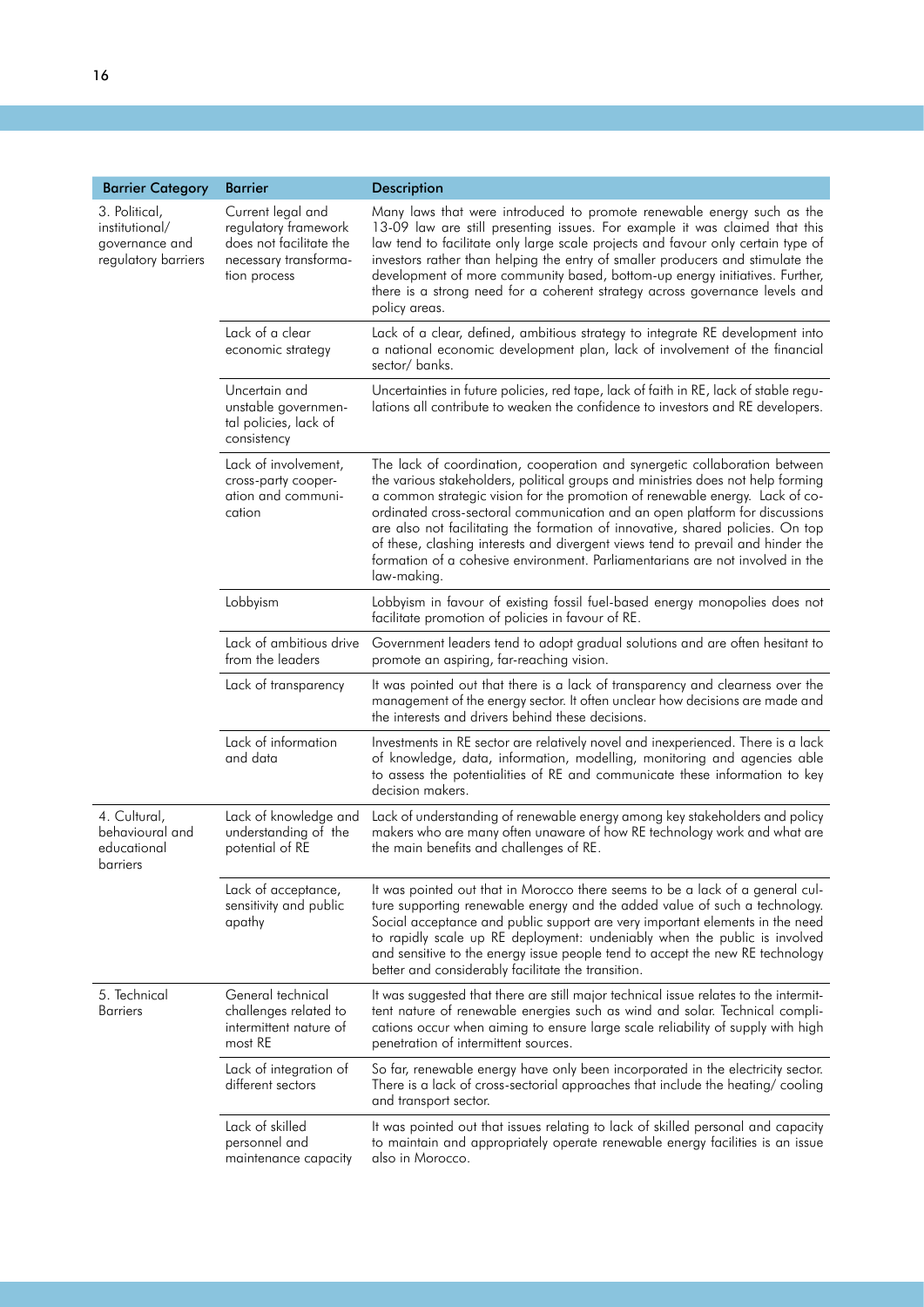# <span id="page-16-0"></span>5. POLICY RECOMMENDATIONS TO IMPLEMENT 100% RE IN MOROCCO

Given the wide range of challenges and barriers there is not only one specific institution or one single action that can solve them all. On the contrary, a holistic, joint and integrated approach will be needed. A series of wide ranging actions able to mobilize a variety of actors and stakeholders will therefore be required. It is useful to organize the variety of solutions in four main areas:

## **1 Agree on a joined vision and set a 100% RE target**

Targets reflect a joined political vision and therefore play a central role in global, national, and local renewable energy policy and strategy. Setting an ambitious, long-term renewable energy target demonstrates political commitment, and can provide both investors and the population as a whole a clearer view of the long-term vision for the region, as well as a better understanding of how they fit within it. Chapter 5.1 outlines how a target can catalyse change by providing an official mandate for action.

## **2 Embed a strategy for 100% RE into a national economic development plan**

A 100% RE strategy must be embedded into a national economic development plan. The energy transition can become a key driver for national economic growth and should form the foundation of a national economic strategy to ensure sustainable, long-term prosperity of Morocco. Chapter 5.2 will outline some tools and recommendations to achieve such a goal.

## **3 Increase cooperation across sectors and governance levels**

A 100% RE strategy requires an inclusive approach which builds on strong alliances and collaboration across sectors and governance levels. Chapter 5.3 will provide some guidelines and recommendations on how to achieve such goal.

## **4 Design a coherent and comprehensive 100% RE policy framework**

A 100% RE strategy requires a coherent policy framework. Chapter 5.4 will provide further details on how to structure a clear and effective policy strategy.

## 5.1 AGREE ON A JOINED VISION AND SET A 100% RE TARGET

By setting a political target, governments demonstrate a joined vision which plays a central role in global, national, and local 100% RE strategy. Setting an ambitious, long-term renewable energy target demonstrates political commitment, and can provide both investors and the population as a whole a clearer view of the long-term vision for the region, as well as a better understanding of how they fit within it. It catalyses change by providing an official mandate for action.

In fact, identifying and communicating a 100% renewable energy target has a number of additional advantages: it can help engage a wide range of stakeholders; it can ensure a more efficient deployment of both technical and administrative resources, and reduce the risks of duplication and competing policy goals; it can help give key stakeholders (such as utilities, or private investors) the confidence required to make large investments, such as in transmission and distribution grids. By increasing investment certainty, setting ambitious targets can also help attract domestic and international investors, ultimately making it easier to achieve the target. Experience in the European Union and in many other jurisdictions around the world demonstrates that targets can also help build awareness, both among external audiences as well as among the citizens in the local area. This awareness can be essential to building public support among local citizens and businesses to help to achieve the objective (Couture&Leidreiter, 2014).

It is important to highlight that target setting is the first but certainly not the last step to ensure effective implementation. As shown by a number of unmet targets in several jurisdictions around the world, targets need to be credible and achievable. Moreover, targets are more likely to be achieved when they are supported by a stable policy and regulatory framework as well as by a clear, step-by-step roadmap with indicators and regular progress reports.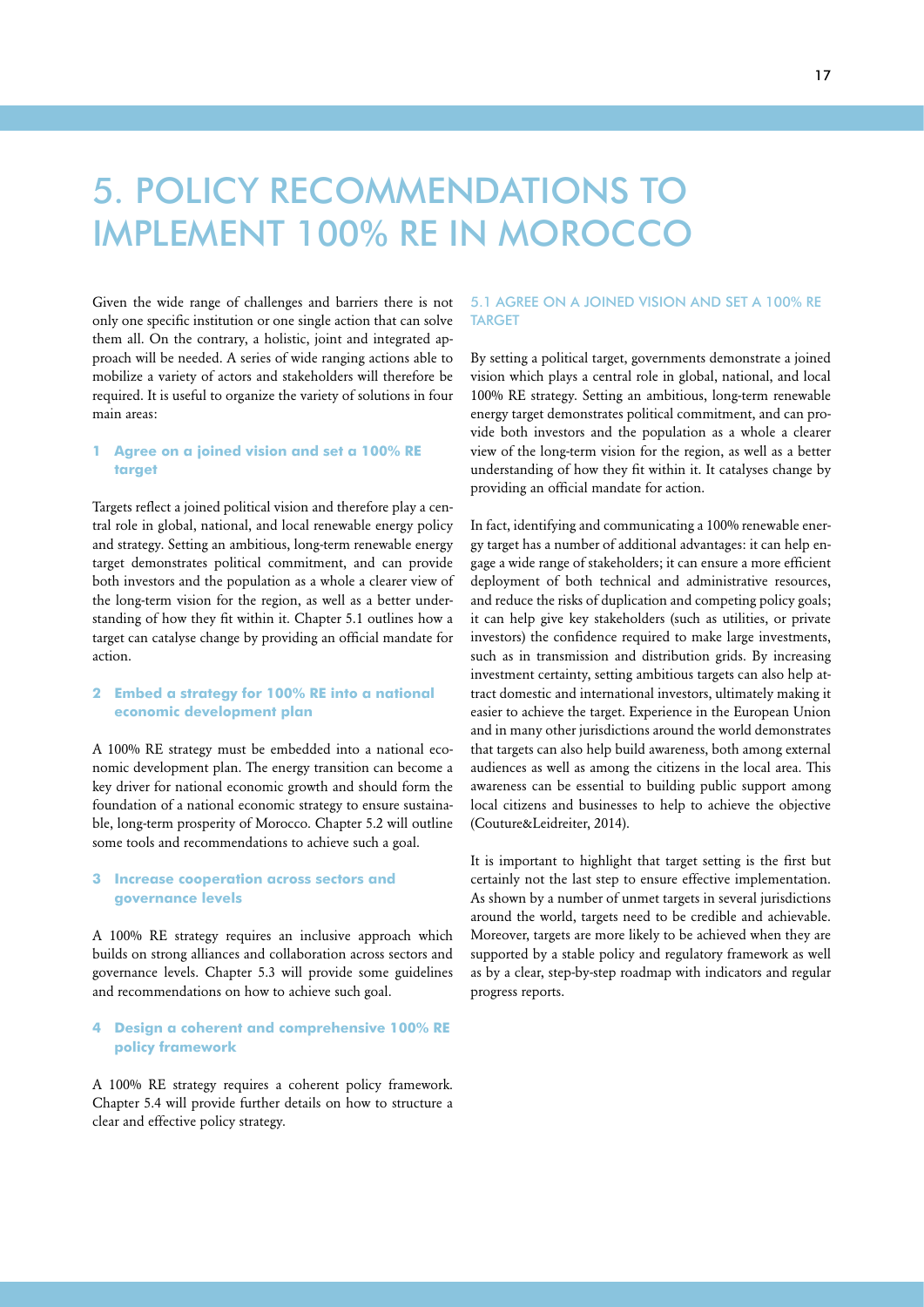### <span id="page-17-0"></span>5.2 EMBED STRATEGY FOR 100% RE INTO A NATIONAL ECONOMIC DEVELOPMENT PLAN

Like many other countries around the world, Morocco faces significant needs to improve living conditions for its people. This includes the urgency to create jobs and build up local trained workforce to assist the transformation. Any renewable energy policy framework must therefore be embedded in a national economic development plan. Morocco will need to develop its own domestic capacity to support the 100% RE target by minimizing its dependency on imported knowledge and fostering the development of the required domestic technology and human capital. In order to achieve this goal, energy policy will need to be better integrated into a larger national economic plan. Morocco stands at the crossroad and has to decide whether it wants to become a manufacturer of RE technology, a knowledge hub for RE implementation or a sees its future in research and development of RE technology. Consequently, the integration of the energy transition in policy areas such as industry, employment, research and education as well as economy will not only benefit the environment but the entire country´s social and economic welfare. Some key proposals that would ensure a transition towards 100% renewable energy that truly adds value to the local economy and create opportunities for new local employment were outlined as follows:

#### **1. Build domestic capacity**

First of all, the transition towards 100% RE in Morocco involves a major structural transformation from a centralized, dispatchable, fossil fuel based system to a decentralized, intermittent, renewable energy based system. This major structural shift cannot be achieved by importing human capital and technologies, but by making sure that Morocco builds its own domestic capacity and expertise to support such a transition within its own means. This should be perceived as a unique opportunity for boosting national economic development. By embarking on the journey towards 100% RE, Morocco can simultaneously develop a host of skills and technical knowledge that can be highly valuable domestically, in the MENA region as well as internationally. As shown by Cape Verde as well as El Hierro in the Canary Islands, local research institutes, can become a hub for knowledge sharing and for providing advisory services to other governments and businesses. The local expertise developed in the process of achieving a 100% RE target can therefore be valuable in its own right, and lead to spin-offs in both technological as well as in consulting services.

#### **2. Support research and education.**

Several jurisdictions around the world are already demonstrating that renewable energies are ready for the market and for larger scale application. There is no need for miracles, or for major technological breakthroughs – although continued tech-

nological improvement and innovation in business models will undoubtedly make the transition easier and faster. In particular adaptation to the local and region conditions are urgently needed. Therefore, the Moroccan energy transition will require development of improved technologies as well dissemination of technical information, development of better knowledge and understanding of what is technically required to make the energy transition possible. Consistent support will need to be delivered to universities and education centres such that they can be equipped with the needed resources to educate, train and sensitize students, specialists and operators to the new renewable energy technologies. In order to do this, it is recommended that research, education and training for building the knowledge and technical potential to achieve the 100% RE target is included within the legislative framework and education policies.

## **3. Promote small scale projects which involve local communities.**

Given its inherently decentralized nature, renewable energy development can offer great opportunities for improved democratic decision-making processes and citizen involvement at the local level. More initiatives and projects should be promoted at the community based level such that local people can take active part and become the drivers of the transition themselves. Currently the approach that seems to predominate in Morocco is a top-down approach involving large scale investments that are almost exclusively managed and decided at the national level.

By learning from pioneers, policy makers can help build positive synergies across the region and build further momentum by providing market access to a wide range of stakeholders. This allows innovative business models to emerge and the competitiveness of jurisdictions to increase. These foster socio-economic value creation and create a fertile ground for additional finance to be leveraged. In other words, the 100% RE target hereby becomes a development policy that supports policy makers to meet non-climate policy priorities.

## **4. Build centres to disseminate information on pioneering projects.**

It was suggested that in order to increase outreach and enable more and more communities around Morocco to understand and appreciate the potential for 100%RE, more centres for education around pioneering projects should be established. Educating and informing the public as well as businesses facilitates building public support and acceptance. Local opposition can be a major barrier to 100% RE and is often linked to lack of knowledge about renewable energy. Educating citizens, information sharing and public outreach must therefore be a priority for policy makers. Funding programs need to be developed to enable the establishment of these centres.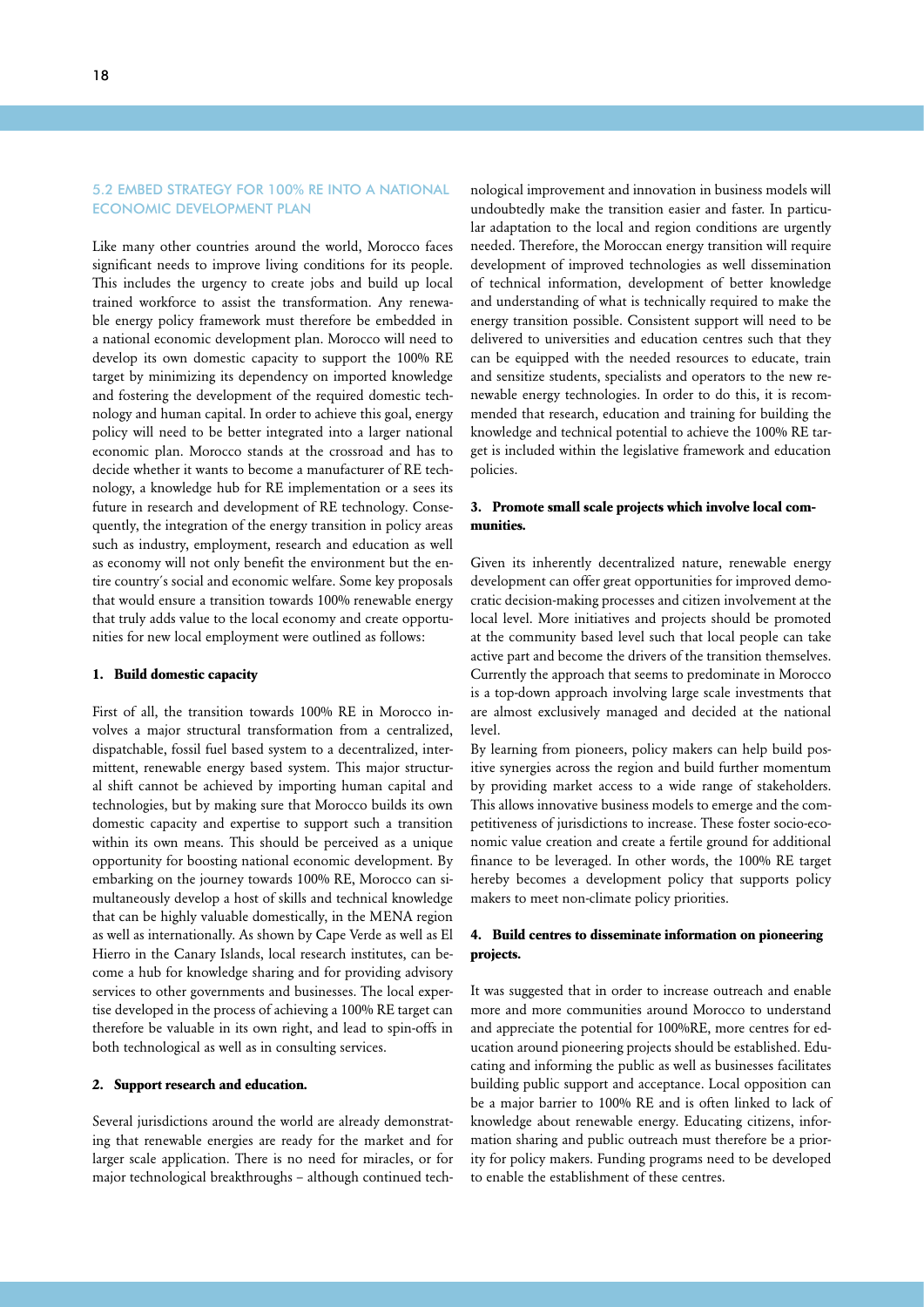#### <span id="page-18-0"></span>**5. Explore potential for job creation**

In line with the proposal to integrate a 100% RE target in a national economic development plan, it was recommended during the round table that a reliable study on the opportunities of creating new jobs by setting a 100%RE target should be conducted. This would allow policy makers and other stakeholders to understand the potential for local economic benefits in terms of job creation.

As mentioned in section 2.3, renewable energy creates more jobs per unit of energy produced than fossil fuels do. It should be noted that the jobs created and needed to support the RE transition are wide ranging not only in terms of sectors and types of jobs but also in terms of kind of personnel with different formal credential levels and skills. For example, investing in RE means providing opportunities for new jobs in construction, in maintenance and operations, in local manufacturing, in transport, in technology development, in exports, in research and education and so on. Therefore data is needed specifically for the Moroccan context.

### **6. Strengthen local and regional actors by reforming law 13-09**

As described previously, law 13-09 was introduced to liberalize the energy market and facilitate the entry of new renewable energy producers. Nevertheless it was suggested that it still needs to be revised in order to make it more inclusive such that it can facilitate a more participatory, community based energy transition and as such strengthen communities and cities.



Results from working groups at the Round Table, hosted by the World Future Council and Climate Parliament in November 2014.

#### 5.3 INCREASE COOPERATION ACROSS SECTORS AND GOVERNANCE LEVELS

As previously mentioned, the structural shift that is required to achieve 100% RE will not be able to be tackled by one single stakeholder or by one particular sector but instead must be a collaborative effort built upon a multi-stakeholder alliance. It requires a holistic and integrated approach where a variety of players joins efforts to achieve a common target. The 100% RE target can be effectively adopted as a means to catalyse and unite different efforts towards a shared goal. Cooperation and synergies across parties and across different level of society will therefore be crucial. Two main types of collaboration are being fundamental factors to mobilize the required synergies for change.

## **1. Vertical dialogue: Building alliances between different governance levels**

Intensified coordination and collaboration between the international, national, regional and local level is a very important factor to ensure policy coherence and integration. Particularly given the decentralized nature of renewable energy, new actors enter the energy market compared to the centralized fossil resource based system. Establishing multi-stakeholder alliances and deepen the policy dialogue among the different governance levels is therefore recommended.

Concretely, participants at the round table concluded that the International Renewable Energy Agency (IRENA) Morocco would in fact benefit from becoming a member of IRENA, specifically from the knowledge and expertise offered by such international network.

Improved understanding of what platforms are available that can facilitate cooperation across different governance level is indeed crucial. For example, a proposed idea was to increase the engagement with the Arab Parliament to establish platforms to discuss the potential of 100% RE and the needed synergies to achieve such a target. Similarly the Maghreb Union can offer a forum to discuss the possibility of implementing a policy framework to support RE across different North African countries. Bilateral policy dialogue specifically with the neighbouring country Tunisia should be improve and focus around the 100% RE target. It was highlighted that, given the decentralized and intermittency nature of renewable energy, improved collaboration across regions can have great benefits also in technical terms as, for example, one effective way to mitigate intermittency is to connect a large number of intermittent sources across different regions. In this context, cooperation among different national and international governance level becomes extremely important for the successful implementation of 100% RE strategies.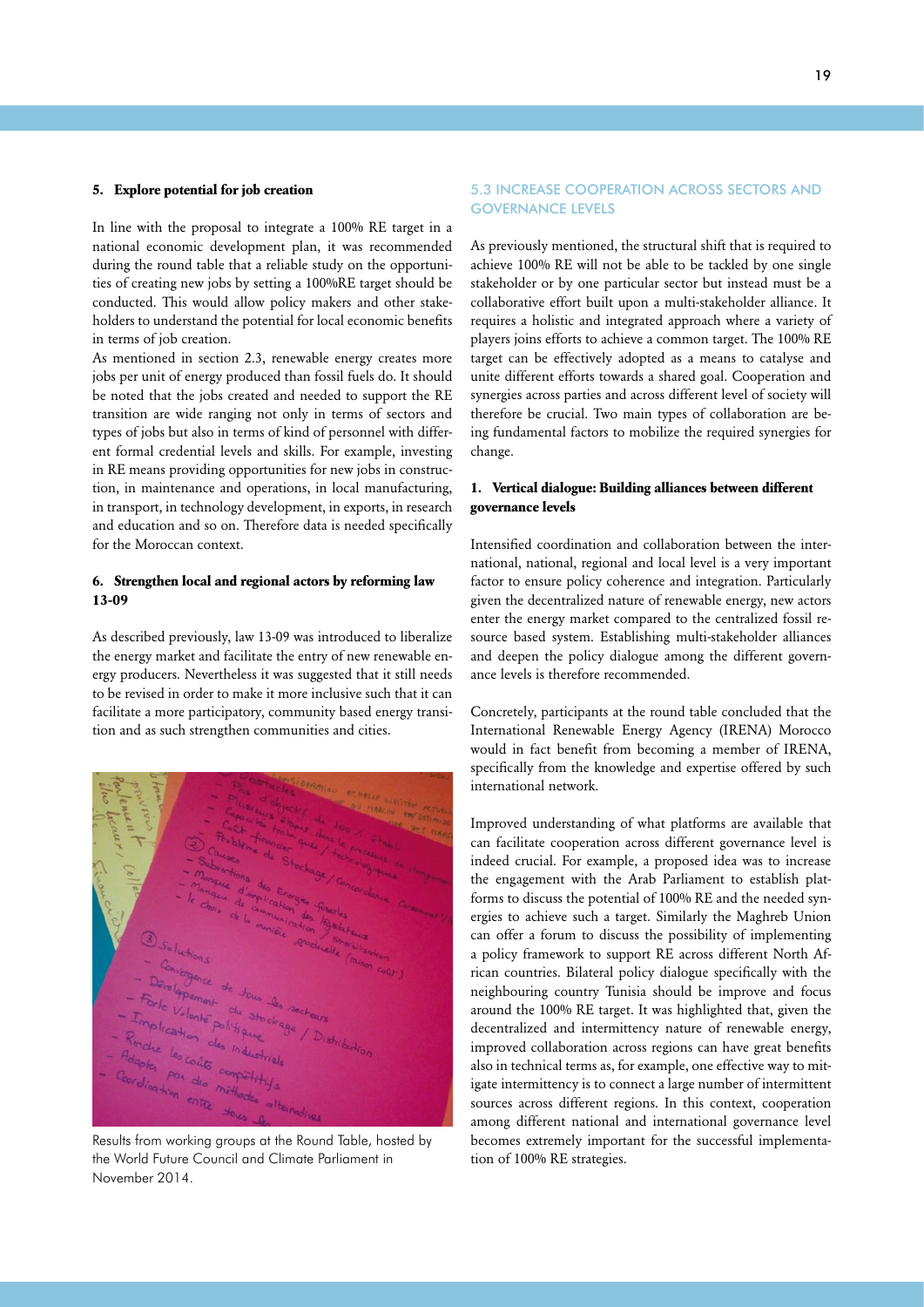<span id="page-19-0"></span>In the national context, the creation of locally based feasibility studies and model regions is recommended in order to improve the understanding of the potential of achieving the 100% RE target in different regions. This region-based approach cannot however stand on its own but needs to be integrated into a larger network for knowledge exchange and alliances formation.

## **2. Horizontal Dialogue: Promoting cooperation between different stakeholders**

There are a number of stakeholders that need to be mobilized in order to achieve a transition which requires contribution from a wide range of actors. It is clear that effective cooperation and policy dialogue between the different stakeholders will therefore be vital. During the roundtable it was discussed how the government, the parliament and civil society must engage in a more effective and result oriented way. First of all it was proposed to establish a committee composed of researchers, scientists and legislators to build capacity for 100% RE and improve the dialogue among the different groups. In fact, it was agreed that there is a need to create platforms for MPs and government staff to come together and openly discuss the technical and financial necessities of 100% RE together with energy experts. These platforms would therefore allow MPs to better understand how they can structure policies and regulations in a more enlightened, consistent and collaborative way.

Moreover, achieving 100% RE requires cooperation of different Ministries, or Departments, that have not had a history of collaborating together. A coherent and robust policy framework builds on the integration of different sectors and policy areas. As Anna Leidreiter presented in the round table, a key component that have supported the success of Cape Verde's strategy is that it offers a complete tax exemption for the first five years of each RE project's operational life, with 50% tax reduction offered for the following five years. The fiscal framework in Cape Verde also involves waiving export duties on certain RE products and components.

 Lastly, it was suggested that policy also needs to focus on education and on raising awareness not only on the value of environmental integrity but more specifically on the potential of RE. Debunking myths and misinformation on the potential of RE will be crucial and can be achieved also through a stronger collaboration with the national and international media.

#### 5.4 DESIGNING A COHERENT AND COMPREHENSIVE 100% RE POLICY FRAMEWORK

It is important to design a clear and coherent policy framework able to effectively transform the energy sector such that it can truly benefit the economy and the people of Morocco.

#### 5.4.1 KEY FEATURES

The following features are essential when designing a 100% RE policy framework for Morocco.

#### **1. Fossil fuels subsidies phase out**

Participants of the round table concluded that one of the key elements of an enabling policy framework towards 100% RE is the phase out of fossil fuel subsidies in a socially acceptable way. There needs to be strong coordination between phasing out of the current traditional fossil fuel based system and phasing into a new renewable energy based system. Renewable energy will need to gradually, reliably and cost effectively replace the current fossil fuel based technologies without compromising the local economy, dangerously affecting energy prices and the entire country´s energy affordability and reliability. Given that subsidies for fossil fuels tend to be much greater than for renewable energy, they are currently distorting the competitiveness of renewable energy options and hindering further RE penetration into the market. Nevertheless the problem cannot simply be solved by redirecting all the subsidies from fossil fuels to renewable energy technologies. The question is how best fossil fuel subsidies can be reformed such that its potential negative side effects such as rise in energy prices are minimized. Change is not just about eliminating old and harmful technologies but rather about providing a viable, future-just and improved alternative that is able to safeguard the most vulnerable social classes and ensure a new kind of socio-economic prosperity. As pointed out by Tom Moerenhout during his presentation at the round table, there needs to be strong coordination and collaboration among parts with the shared objective of calibrating as fairly as possible the change in subsidies distribution. Subsidies reform needs to be accompanied by concrete measures to mitigate short term negative impacts. For example, gaining widespread understanding and support from the public on the possible implication of a subsidies reform is key to ensure that community consensus is built such that changes can be anticipated and as such better tolerated.

Specifically, the following key factors must be considered when phasing out fossil fuel subsidies:

- 1. Internal cooperation and coordination
- 2. Pacing: a gradual approach or a "big bang"
- 3. Getting the prices right
- 4. Managing impacts (mitigation measures)
- 5. Building support for reform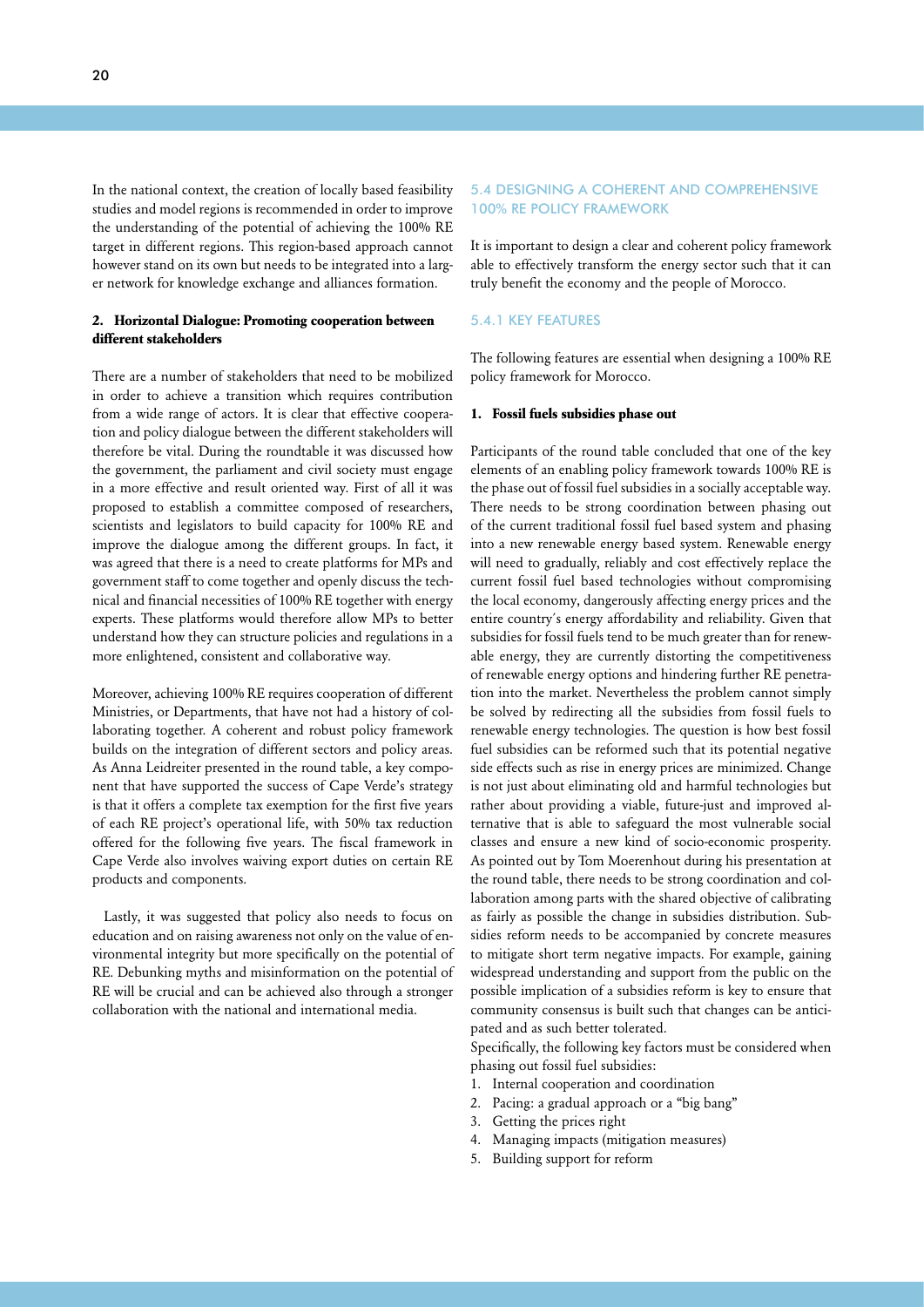Whereas Morocco indeed provides important leadership in removing fossil fuel subsidies, sensitive subsidies remain and need to be addressed in order to achieve the necessary transition. Participants made the following recommendations during the round table.

Firstly, as the focus has been primarily on the power sector reform, policy makers must incorporate energy efficiency and non-price demand side interventions. Further, as Morocco is mainly powered by imported petroleum products, the subsidy reform has so far focused mainly on oil resources. However, significant subsidies are still provided for other fossil resources such as coal and gas. In this context, policy makers must develop a more holistic reform.

Secondly, in terms of planning, a cross-party and cross-sectorial consensus and political commitment must be built for the phase out of subsidies to ensure a robust and reliable policy framework. This is crucial to create a stable investment environment.

Finally, some recommendations were made with regards to communication. Educating and informing the public as well as businesses facilitates building public support and acceptance as well as a better understanding among consumers. Policy makers should there contextualize the involvement of the World Bank and IMF and stress its leadership in this process. Providing positive messages to maintain support and correct information about subsidy levels is also important as many people are not aware of the actual cost of energy.

#### **2. Financing for the transition**

The role of the government is central in directing the country´s future on the right path. Through a robust, reliable and strong and solid policy framework, the government can indeed leverage private investment and attract financial capital from international institutions.

Most importantly, by directing public funding for the promotion of renewable energy technologies rather than fossil fuel options, Morocco could become a world leader gaining international recognition, sustainable economic growth and a more just and prosperous future for its people. Just in 2011, 5% of the country´s GDP was spent by the Moroccan government on fossil fuel subsidies. Redirecting these financial resources towards renewable energy development will be a priority of a robust 100% RE policy.

In order to understand with more precision the economic and financial requirements that will be needed for the energy transition, it is important to appreciate the competitiveness of renewable energy technologies compared to more traditional options. A detailed analysis of the levelized cost of electricity (LCOE) for different technologies in Morocco is necessary in order to better understand the economic consequences on the energy market of using renewable energy technologies. LCOE

is the ratio of the total costs of a generic plant (including both capital and operating costs), to the total amount of electricity expected to be generated over the plant's lifetime and provides an estimate of the cost of electricity per kWh produced by different technologies. LCOE estimates can become useful for the government when establishing what level of subsidies and incentives are best in order to compensate for market distortion and ensure competitiveness of RE technologies.

Development banks as well as investment and funding institutions should also be supported by the government`s policy framework such that investors and developers are facilitated to enter the market and as such increase the market penetration of RE.

#### **3. Reliability**

It is important to highlight that target setting alone is not sufficient to ensure effective implementation. Targets are more likely to be achieved when they are supported by a stable, reliable and robust policy and regulatory framework as well as by a clear, step-by-step roadmap with indicators and regular progress reports. Investors and project developers need to feel confident that investing in RE will be fully supported by reliable, steady and predictable policies in the short and long term future. Political discontinuity and policy inconsistencies are still creating an unstable ground that is not helping investors to build the trust that is needed in new renewable energy projects. Again, cross-party and cross-sectorial consensus as well as a transparent and participatory governance structure can support this process.

#### **4. Support for relevant technical measures**

A policy for 100% RE must facilitate the implementation of the technical and infrastructural changes needed to support an energy system fully powered by renewable energy sources. It will need to delineate and promote clear actions that will enable the country to overcome the major technical hurdles in particular related to the intermittent nature of RE such as wind and solar power. Participants at the roundtable, including Khalid Benhamou from Sahara Wind and Zohra Abib from EnR`Afrique presented project examples that policy makers can already draw valuable lessons from.

In a nutshell, the regulatory framework will need to support 5 major technical requirements:

I. Enlargement & improvement of the network infrastructure

One of the key technical challenges for achieving 100% RE is the intermittency of RE technology. One way to mitigate it consists of connecting a large number of intermittent sources such that the variability of output from these intermittent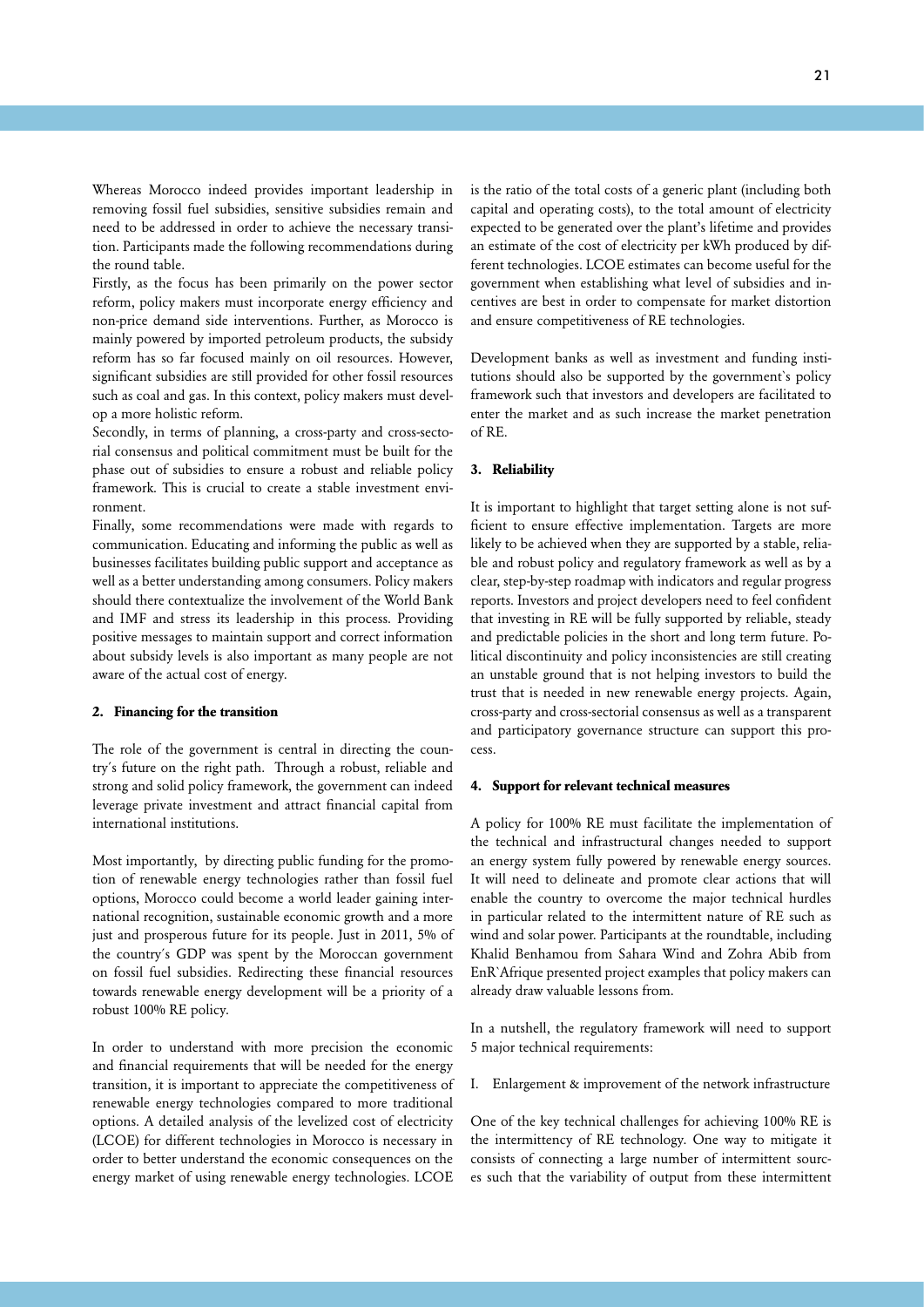22

sources is smoothed. In simple terms, as an example, when the wind is not blowing on a wind farm in the north of Morocco, it might be blowing very strongly in the south of the country. If the grid is connected to both sources, electrical reliability is enhanced and requirements for storage and back up energy are minimized. A policy that facilitates the construction and management of a large electrical network is therefore recommended.

#### II. Increased generation flexibility and mix of resources

Greater reliability is provided by using various RE technologies at the same time, such as wind, tidal, solar geothermal and hydroelectric. For example combining wind power with tidal power is suggested to reduce by 37% the cost of extra reserve to balance for intermittency as compared to wind-only scenario (David, 2010). Furthermore small and flexible plants such as biomass thermal plants or combined heat and power plants, are ideal for the integration of variable renewable energy (VRE) and for reducing balancing costs. On the contrary less flexible generating plants such as coal or nuclear plant are less compatible and able to adapt rapidly to changes in output from renewable sources.

#### III. Demand-side measurement and increase in efficiency

Flexibility can come not only from a more flexible supply side, but also with an improved interaction with the demand side and bi-directional power and information flow (producer to consumer and consumer to producer). Implementation of a smart grid and smart metering systems for demand-response management which are able to shift flexible loads to better match with intermittent sources will be very important. The development of advanced communication technology with smart electricity meters linked to control centres will offer greater flexibility which will require consumer engagements in terms of changes in behavioural patterns, social acceptance and privacy/security issues. Schemes and incentives will be needed to encourage consumer participation with power system operator schemes that require demand-supply smart interaction (Jacobson&Delucchi, 2011).

Lastly, reaching the 100% RE target will also require major increase in energy efficiency and energy savings which will involve demand side interventions such as more energy efficiency lighting systems, more insulated buildings, more efficient cooling and heating technologies and so on.

IV. Improved operational, market and planning methods

Current operational, planning and electricity market procedures, mostly based around dispatachable and predictable energy load patterns, will need to change to facilitate integration of intermittent sources. The nature of regulatory practices greatly

affect balancing costs: if system balancing actions are determined close to real time, system balancing costs are minimised, since intermittent output can be forecast with a high degree of accuracy at such timescales. In countries where balancing decisions are made a long period ahead, forecasts of VRE supply is much less accurate and therefore balancing costs are higher. Allowing for improved predictability of intermittent output will also be essential such as improved wind forecasting and accurate prediction models (Sims et al., 2011).

#### V. Storage

Electrical energy storage can also be used to balance the variable load of intermittent sources. Electricity can be stored when electricity demand is low while production is high such that it can be made available whenever supply does not match demand. Many storage options are available. However, except for pumped hydro storage (which however still requires high upfront capital and it is location dependent) market penetration for many storage technologies is still very low particularly for battery type technologies, hence costs are still very high (Edenhofer et al., 2012). Support from the government to improve and develop cost effective storage technologies is therefore warranted. Secondly, further analysis will be necessary to understand the benefits of storage options compared with other balancing technologies such as increased interconnection, flexible spinning reserves, demand side measures, etc. The question regarding how much intermittent RE can be used before storage becomes the most economic option for further integration is also critical and will require further research (Denholm et al., 2010, David, 2010). Lastly a very efficient form of energy storage is hydro pumped storage such as for example the one adopted in El Hierro in the Canary Islands. Excess renewable energy from intermittent wind energy can be used to pump water into an upper reservoir. When the wind is low, water from the upper reservoir flows downhill to the lower reservoir driving water turbines which produce electricity. In water scarce regions, such as the desert regions in Morocco, this can be integrated with a water resource management strategy which can include a desalination plant. Renewable energy can be used to desalinate the water which is then used within the hydropower system. Improving the integration of renewable energy and water resources can be greatly beneficial and is therefore recommended.

#### **5. Transport and heating sector**

While the debates on 100% RE tend to gravitate around the power sector, far too little emphasis has been given to increasing the share of renewable energy sources also in the heating/ cooling sector and in the transport sector. Nevertheless, significant expansion of RE in both the transport and heating/cooling sectors will need to become a strategic priority to achieve 100% renewable energy.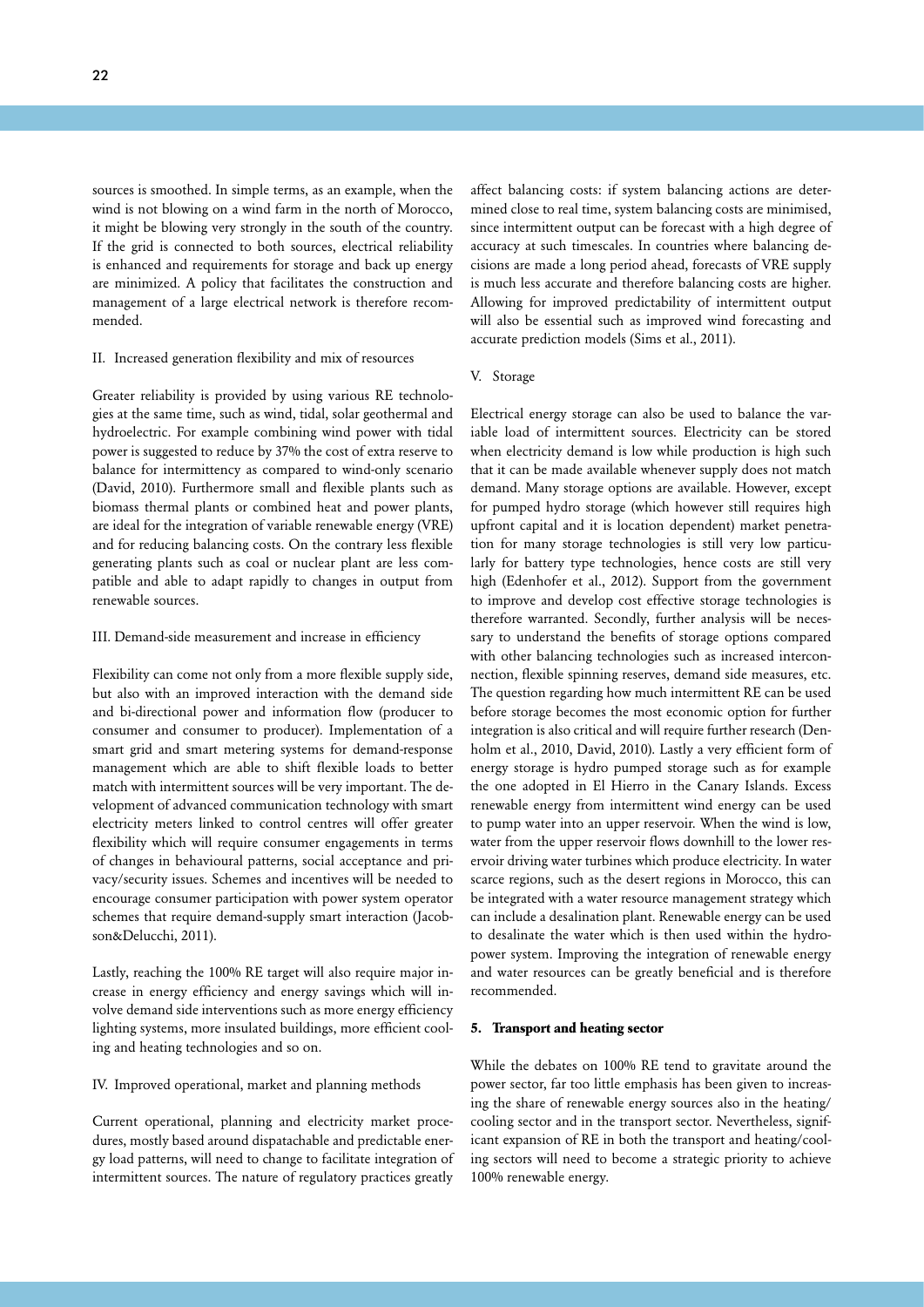<span id="page-22-0"></span>Some examples around the world are attempting to solve this issue in various different ways. For example the island of El Hierro already achieved 100% renewable electricity target but it is planning to extend this to the transport sector by replacing the island's 4,500 cars with electric vehicles, in order to further reduce reliance on imported fuels and promote sustainable development on the island. Similarly Costa Rica is trying to go beyond the power sector by encouraging the broader adoption of electric vehicles by offering targeted incentives for the import and sale of EVs as well as for the development of charging infrastructure. Given that transportation represents approximately 44% of final energy consumption, efforts to diversify away from oil are a critical part of Costa Rica's long-term objectives. Combined with its abundant renewable energy resources, the shift to electric mobility in Costa Rica will help gradually transition both its electricity and its transportation system to a greater reliance on local and sustainable energy sources.

Other key example comes from Denmark, where an integrated approach among different sector is planned to deliver the country's entire energy demand with only renewable energy sources by 2050. In order to achieve its 100% objectives, Denmark is relying heavily on a broader electrification of its energy sectors, combining the heating and cooling, transportation and enduse sectors. This will involve, among other aspects, converting greater volumes of the country's abundant wind resources into thermal form (e.g. funnelling more wind power into the district heating system as well as into on-site water heaters) as well as into electric battery storage for the transportation system. Denmark also envisions a significant increase in the use of solar thermal technologies to supply heat directly into the country's district heating systems. Similarly in 2013, the city of Sydney, Australia (Population: 4.6 Million) launched a Green Infrastructure Plan that included an objective to supply 100% of its electricity, heating and cooling needs from renewable energy sources by 2030. In contrast to many other jurisdictions, the Sydney Master Plan puts a strong emphasis on the integrated use of bio- energy sources such as biomass, biogas as well as waste sources from forestry and agriculture, and in particular the use of 'tri-generation' – the integrated production of heating, electricity and cooling. It is expected that tri-generation powered by local waste and bio-energy resources will represent up to 70 % of Sydney's target, with the remaining 30 % largely supplied by local solar PV and wind power projects (Couture&Leidreiter, 2014).

All of these examples from around the world show achieving 100% RE on a sustainable basis will require storing excess power in the form of heat in individual homes and businesses, in both hot water and refrigeration, allocating it to electric vehicles and other forms of storage, as well as offloading it into desalination, water pumping systems, demand response networks, and a host of other flexible loads. This suggests that in order to achieve 100% RE on a stand-alone basis, electricity will need

to be managed far more dynamically than in the past, and that electricity demand will need to become increasingly dispatchable. This may involve increasing coordination between the electricity sector and the transport sector through the deployment of electric vehicle charging infrastructure, as seen in Costa Rica, or between the heating and the electricity sectors, as seen in Denmark and in Sydney Australia (Couture&Leidreiter, 2014).



Rooftops in Marrakesh with solar panels

#### 5.4.2 DESIGN PROCESS

In addition to the recommended processes highlighted in section 5.3 regarding cooperation across sectors and governance levels, two more aspects to ensure the creation of a coherent and comprehensive policy framework were identified during the round table.

#### **1. Develop an action plan.**

It is crucial to fix a clear action plan which includes detailed steps to undertake in order to achieve the 100% RE target. Targets are more likely to be achieved when they are supported by a stable policy and regulatory framework as well as by a clear, step-by-step roadmap with indicators and regular progress reports.

The action plan should include feasible interventions that can be performed immediately to improve the current policy framework. For example, one first step would be to modify law 13-09 such that it becomes more inclusive and that it can actually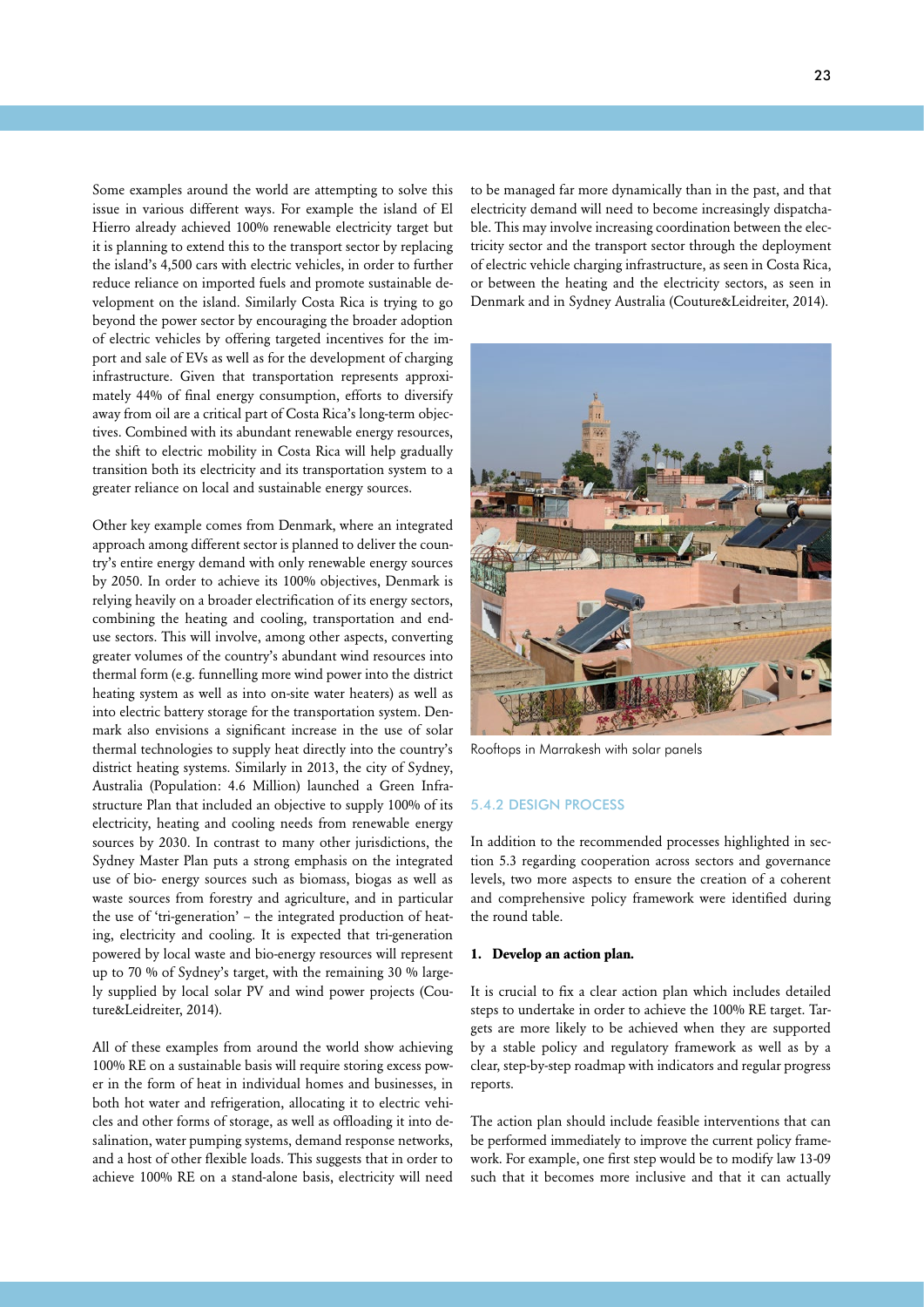facilitate the development of small scale renewable energy projects. It was suggested that in order to make sure that this action plan is actually delivered, responsibilities should be better clarified from the start and assigned to specific people. For this reason, teams should be assembled across different ministries and parties that are in charge of implementing various steps of the action plan. These teams should also be held responsible and accountable for action and results.

Lastly, as well pointed out by Mustapha Taoumi from IRENA during his presentation at the roundtable, a phased approach is also recommended in order to structure an action plan which is based on a solid understanding of what the needs are and tailor an effective strategy accordingly.

deployment of renewable energy across the country. One of the key lessons here was the need to involve citizens and allow new stakeholders to enter the energy market to leverage investments and ensure acceptance.

As a country with similar development challenges, Cape Verde provides valuable lessons for Moroccan policy makers. The island state faced a significant lack of a local trained workforce to assist with construction and development of key projects to achieve their 100% RE target. In response to this, companies in the country have undertaken a number of training related initiatives in partnership with private sector partners and related research institutes to build the local capacity and train local residents to manage and operate wind parks sustainably in the long-term.

## Phase 1:

Consulation with local stakeholders and assessment of country needs and gaps

Phase 2: strategy/action plan taking into account gaps/assets and sub-regional

Implementation of the actions identified and follow up

Phase 3:

Figure 7: The phased approach as proposed by Mustapha Taoumi from IRENA to ensure actions to promote RE follow a structured process that can deliver effective solutions

## **2. Learn from pioneers and best practises from around the world**

Given that RE is a solution that is still relatively novel in a country like Morocco, it is essential that the political environment remains open to learn from pioneers and from best practises that have proven success in other countries. Policy dialogue goes hand in hand with policy learning and is a prerequisite for a successful future. Capacity building among all stakeholders seems to be one of the major determining factors for maturing further the renewable energy sectors. Platforms and initiatives that can help local policy makers to become familiar with innovative RE policy solutions from around the world are therefore recommended.

For example, Morocco could learn from Tunisia whose government recognizes climate change and commit to climate protection in the national constitution. Best policy examples are also provided by countries like Germany where the Feed in Tariff has demonstrated incredible success in increasing the

Being able to adapt exemplary policy elements from around the world to the Moroccan context can play an invaluable role in speeding up the transition towards 100%RE. An international and multi-stakeholder policy dialogue would help to:

**I** identify opportunities for harvesting the renewable energy resources across sectors;

foster a better understanding among legislators, executive branches of local government, energy companies, investors and energy experts on concrete steps to develop the national renewable energy sector;

**I** identify related investment opportunities, economic stimuli and job implications for the local and national economy; and

design and formulate a roadmap towards renewable energy development according to a political 100% renewable energy target.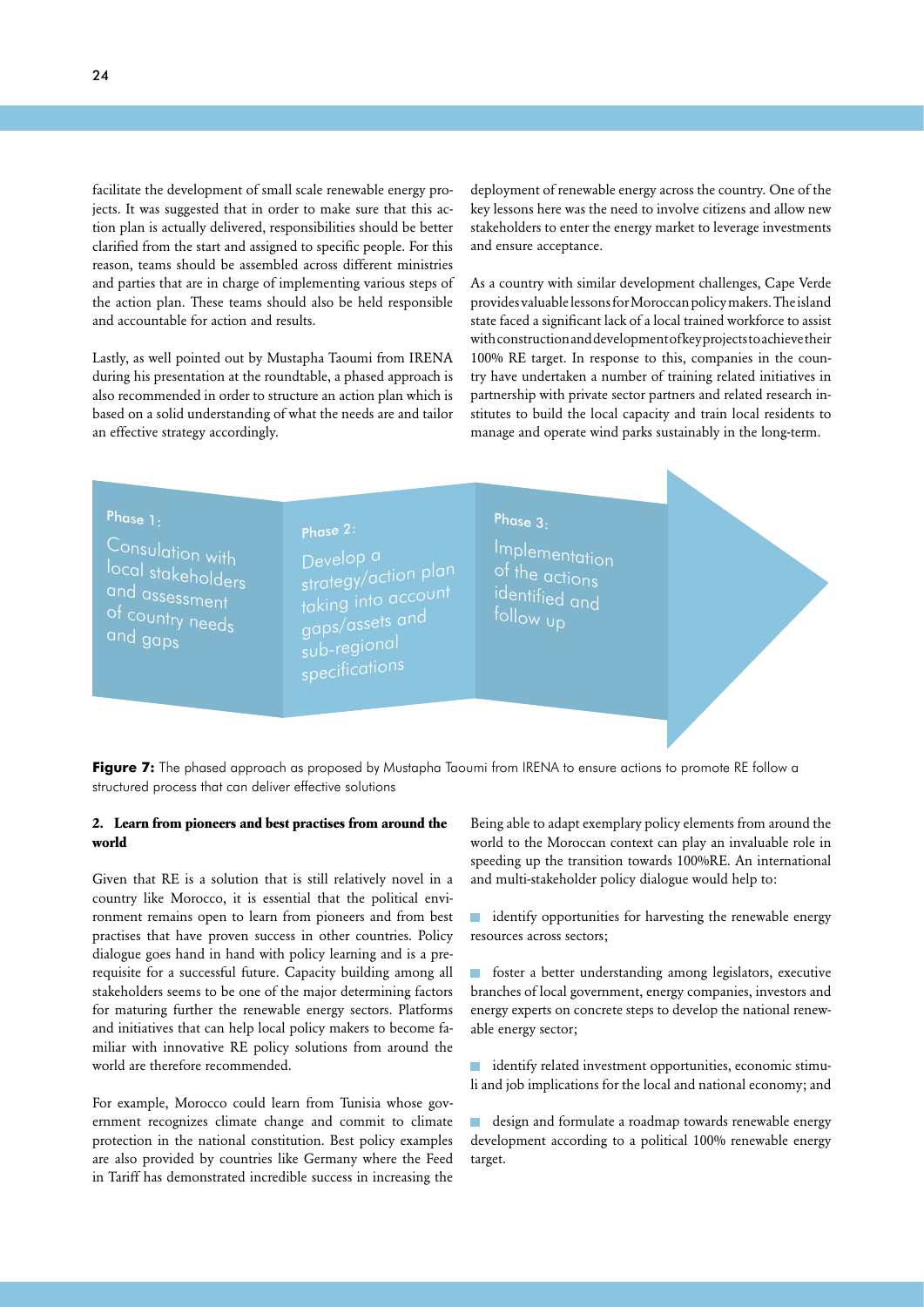# <span id="page-24-0"></span>6. CONCLUSIONS

The report outlined solutions and implementation strategies that enable political decision makers at the national, regional and local level in Morocco to spearhead the energy transition. The analysis shows that the importance of policies and regulatory frameworks cannot be overstated. Setting clear policy targets is hereby essential to provide investment security, mobilize stakeholders as well as improve the allocation of resources. This underscores the fact that building political will is essential to catalyse the transformation toward 100% RE.

Continuously building awareness, both among citizens and political decision makers, is arguably a precondition to creating the kind of political will required to sustain and intensify the implementation of 100% RE strategies in the years ahead. Citizens, civil society and the parliament must hold their government accountable for their responsibility to serve the needs of the people and make Morocco a liveable place. Indeed, it is noteworthy that examples around the world suggest that the political momentum is maintained by citizens and civil society. As suggested by legislators at the round table, citizens and the parliament can help creating credibility of the government. This suggests that with the right level of awareness and education, the momentum can be created and sustained through increasing collaboration between stakeholders, including local businesses, media and civil society groups.

In conclusion, in order to facilitate the implementation of the policy recommendations and provide concrete solutions to the major challenges that Morocco is currently facing, the following next steps are necessary:

- **Build capacity on 100% RE specifically for Legislators**
- **Provide platforms for cross-sectorial policy dialogue**
- **Enhance policy dialogue with pioneers to share knowledge**
- **Compile accessible information material on 100% RE to provide facts, data and knowledge**
- Determine: Who is taking the lead in Morocco **to ensure follow up?**

The World Future Council and its partners are committed to support Moroccan policy makers in this endeavour. Policy dialogue goes hand in hand with policy learning and is a prerequisite for a successful future. As stated before, this report aims at enhancing the debate and reach out to other stakeholders to achieve the overall goal boosting development through 100% RE in Morocco. There is only one certainty in this biggest transformation process that humanity has ever faced: The future is not the continuation of the past.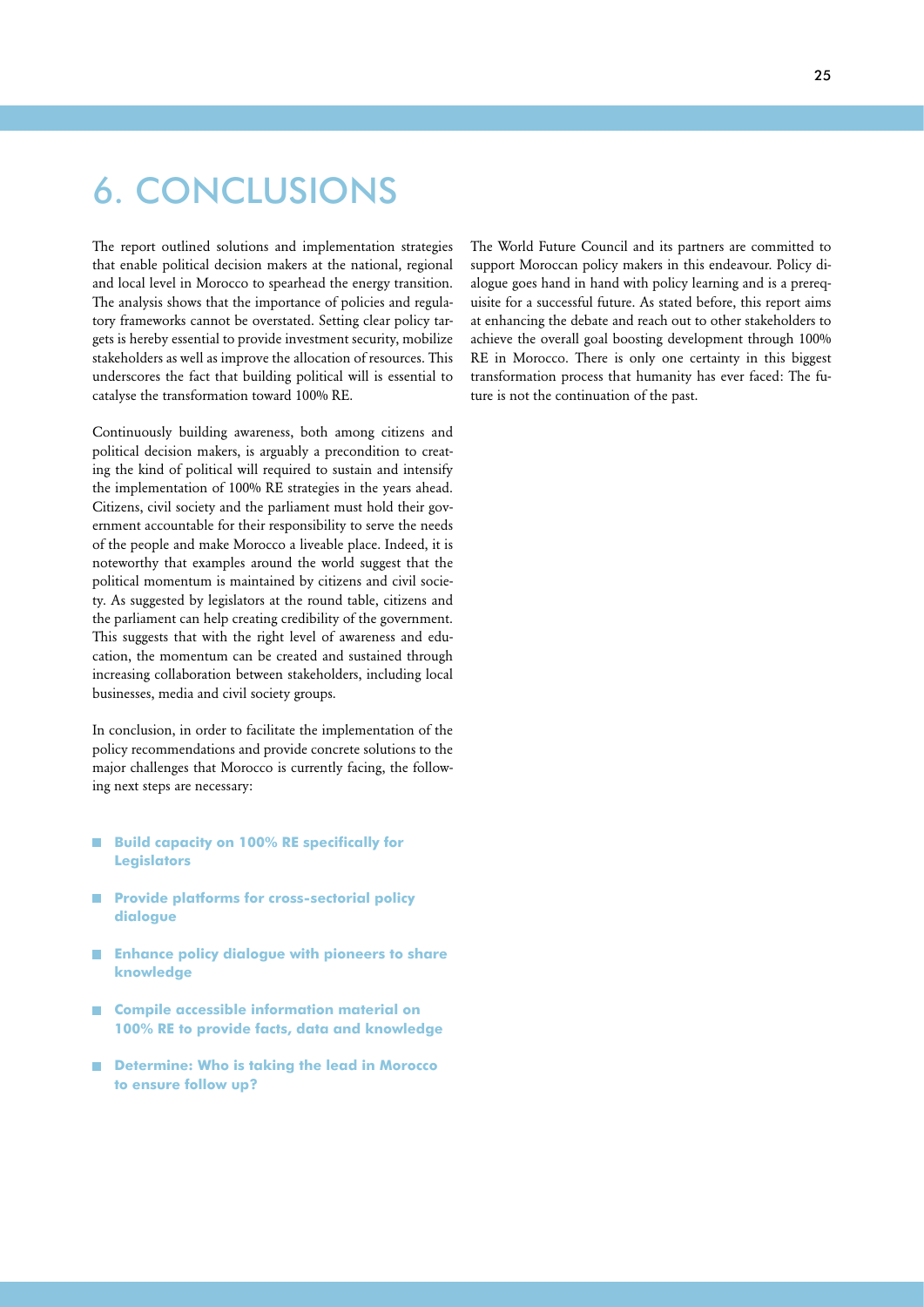## <span id="page-25-0"></span>BIBLIOGRAPHY

• 3Tier (2014), Global Wind Speed at 80m, Available online from: http://www. 3tier.com/static/ttcms/us/images/support/maps/3tier\_5km\_global\_wind\_speed. pdf

• Bridle, R., Kiston, L., Wooders, P. (2014), Fossil fuel subsidies: a barrier to renewable energy in 5 Middle East and North African countries, IISD and GSA publication. Available online from:

http://www.iisd.org/gsi/sites/default/files/fossil-fuel-subsidies-renewable-energy-middle-east-north-african-countri%20%20%20.pdf

• Brito, J. (2013), Capo Verde: 100% RE project: Build a safe, efficient and sustainable energy sector without dependence on fossil fuel, ECREE. Available online at:

http://www.ecreee.org/sites/default/files/event-att/100x\_apresentacao\_jb\_para\_ ecreee.pdf

• BMU. (2013) Renewable Energy Sources 2012. Germany, BMU:German Federal Ministry for the Environment, Nature Conservation and Nuclear Safety and Working Group on Renewable Energy-Statistics (AGEE-Stat).

• C2ES. (2014) Centre for Climate and Energy Solutions: Global anthropogenic GHG emissions by sector 2005. [Online] Available from: http://www.c2es.org/ facts-figures/international-emissions/sector [Accessed January 2015]

• Chaaban F. B. (2008) Arab Environment: Future Challenges Arab Forum for Environment and Development (AFED) Report 2008, Chapter 4: Air Pollution. Available online at: http://www.afedonline.org/afedreport/main.asp

• Cirlig, C. (2013), Solar Energy Development in Morocco, Library Briefing, Library of the European Parliament. Available online from:

http://www.europarl.europa.eu/RegData/bibliotheque/briefing/2013/130515/ LDM\_BRI%282013%29130515\_REV1\_EN.pdf

• CMS (2010), Flash info Morocco: The new legal framework of the Morocco's renewable energies sector. Available online from:

http://www.cmslegal.com/newsmedia/newsletters/newsletterdetail/pages/default.aspx?PublicationGuid=3b75c3eb-bdc7-4cdb-aec0-002f81373b59 [Accessed January 2015]

• Couture, T. D., Leidreiter, A. (2014), Policy Handbook: How to achieve 100% Renewable Energy, World Future Council Publications

• Currie, S., Lapierre, A., Malek, A. (2012), Renewable Energy in Morocco, Norton Rose Fulbright. Available online from:

http://www.nortonrosefulbright.com/knowledge/publications/66419/renewable-energy-in-morocco [Accessed January 2015]

• Dakkina, A. (2013), Stakeholder Consultation Workshop- North Africa, Bringing Europe and Third Countries Closer together through Renewable Energies: Dakkina´s Presentation. Available online from:

http://www.better-project.net/sites/default/files/ADEREE\_0.pdf

• David, E. 1. (2010) Sustainable energy: opportunities and limitations. Basingstoke, Palgrave Macmillan

• Denholm, P., Ela, E., Kirby, B. & Milligan, M. (2010) The Role of Energy Storage with Renewable Electricity Generation. USA, National Renewable Energy Laboratory.

• Edenhofer, O., Pichs-Madruga, R., Sokona, Y., Seyboth, K., Matschoss, P., Kadner, S., Zwickel, T., Eickemeier, P., Hansen, G., Schlömer, S. & von Stechow, C. (2012) Renewable energy sources and climate change mitigation special report of the Intergovernmental Panel on Climate Change. Cambridge, Cambridge University Press.

• Girardet, H. (2015), Creating Regenerative Cities, Routledge.

• Gommes, R., El Hairech, T., Rosillon, D., Balaghi, R., Kanamaru, H.(2008) Impact of Climate Change on Agricultural yields in Morocco, World Band and FAO Publications

• Hans-Josef Fell (2014), Presentation given at the National Roundtable on 100% RE in Rabat, 22,23 November 2014. Available online at:

http://power-to-the-people.net/table-ronde-100-energies-renouvelables/

• Holttinen, H., Meibom, P., Orths, A., Van Hulle, F., Lange, B., O'Malley, M., Smith, J. C., Estanqueiro, A., Ricardo, J., Ummels, B. C., Gomez, E., Matos, M., Soder, L., Shakoor, A., Strbac, G., Tande, J. O., Pierik, J., Ela, E. & Milligan, M. (2009) Design and operation of power systems with large amounts of wind power: Final report, Phase one 2006-08, IEA WIND Task 25.

• Houssaini AS, Messaouri H, Nasri I, Roth MP, Nejjari C, Benchekroun MN (2007), Air pollution as a determinant of asthma among schoolchildren in Mohammedia, Morocco, International Journal of Environmental Health Research (Impact Factor: 1.51). 09/2007; 17(4):243-57

• IEA (20

• International Energy Statistics 2012, Available online at: http://morocco.opendataforafrica.org/EIAIES2012Nov/international-energy-statistics-2012

• IRENA (2011), IRENA Working Paper: Renewable Energy Jobs: Status, Prospects & Policies, International Renewable Energy Agency (IRENA) Publication

• IRENA (2013), Renewable Energy and Jobs, International Renewable Energy Agency (IRENA) Publication

• IRENA (2014), The Socio-Economic Benefits of Solar and Wind Energy, International Renewable Energy Agency (IRENA) Publication

• Jacobson, M. Z. & Delucchi, M. A. (2011) Providing all global energy with wind, water, and solar power, Part I: Technologies, energy resources, quantities and areas of infrastructure, and materials. Energy Policy. 39 (3), 1154-1169.

• Kaye, L.(2013), Desertec Plans for North Africa Supplying Solar Power to Europe Now On Hold, Triple Pundit, Published 29th May 2013 Available from: http://www.triplepundit.com/2013/05/desertec-north-africa-solar-power-europe/

• Leidreiter, A., Moss, D., Groth, M. (2013) From Vision to Action: A workshop report on 100% Renewable Energies in European Regions, World Future Council Publication

• Lund, H. & Mathiesen, B. V. (2009) Energy system analysis of 100% renewable energy systems-The case of Denmark in years 2030 and 2050. ENERGY. 34 (5), 524-531

• Nitsch, J., Pregger, T., Yvonne Scholz, Tobias Naegler, Dominik Heide, Diego Luca de Tena, Franz Trieb, Kristina Nienhaus, Norman Gerhardt, Tobias Trost, Amany von Oehsen, Rainer Schwinn, Carsten Pape, Henning Hahn, Manuel Wickert, Michael Sterner & Bernd Wenzel. (2012) Long-term scenarios and strategies for the deployment of renewable energies in Germany in view of European and global developments. Stuttgart, Germany, Deutsches Zentrum für Luft- und Raumfahrt.

• Morris, C. & Pehnt, M. (2014) The Energy Transition:The German Energiewende. Berlin, Germany, Heinrich Böll Stiftung.

• Ouraich, I., Tyner, W. E., (2014) Climate Change Impacts on Agriculture and the whole economy: An analysis of the impact of Plan Maroc Vert in Morocco, World Institute for Development Economics Research (WIDER)

• Painuly, J. P. (2001) Barriers to renewable energy penetration; a framework for analysis. Renewable Energy. 24 (1), 73-89.

• Pollin, R., Heintz, J. & Garrett-Peltier, H. (2009) The Economic Benefits of Investing in Clean Energy: How the economic stimulus program and new legislation can boost U.S. economic growth and employment. Amherst,USA, Department of Economics and Political Economy Research Institute (PERI).

• Rcree (2013), Renewable Energy Country Profile: Morocco 2012, Available online at: http://www.rcreee.org/sites/default/files/morocco\_fact\_sheet\_print.pdf

Reegle (2014), Energy Profile: Morocco, Available online from: http://www. reegle.info/countries/morocco-energy-profile/MA [Accessed January 2015]

• Reifeld, H. & Aidi, A. (2014) Climate Report 2014 – Energy security and climate chance Morocco, A publication of the Konrad-Adenauer Foundation

• Sathaye, J., Lucon, O., Rahman, A., Christensen, J., Denton, F., Fujino J., Heath, G., Kadner, S., Mirza, M., Rudnick, H., Schlaepfer, A. & Shmakin, A. (2011) Renewable Energy in the Context of Sustainable Development. In IPCC Special Report on Renewable Energy and Climate Change Mitigation. Cambridge, UK, Cambridge University Press.

• Schilling, J., Freier, K. P., Hertig, E., Scheffran, J. (2011), Climate change, vulnerability and adaptation in North Africa with focus on Morocco, Agriculture, Ecosystems and Environment, Volume 156, Pages, 12-26

• Sims, R., Mercado, P., Krewitt, W., Bhuyan, G., Flynn, D., Holttinen, H., Jannuzzi, G., S. Khennas, Y. Liu, M. O'Malley, L. J. Nilsson, J. Ogden, K. Ogimoto, H. Outhred, Ø. Ulleberg & F. van Hulle. (2011) Integration of Renewable Energy into Present and Future Energy Systems. In IPCC Special Report on Renewable Energy Sources and Climate Change Mitigation. Cambridge,UK, Cambridge University Press.

• Tekken, V., Costa, L., Kropp, J.P. (2009), Assessing the Regional Impacts of Climate Change on Economic Sectors in the Low-lying Coastal Zone of Mediterranean East Morocco, Journal of Coastal Research, SI 56 (Proceedings of the 10th International Coastal Symposium), 272 – 276. Lisbon, Portugal, ISSN 0749-025

• Tramblay, Y., Badi, W., Driouech, F., El Adlouni, S., Neppel, L., Servat E., (2012) Climate change impacts on extreme precipitation in Morocco, Global and Planetary Change, Volumes 82-83, February 2012

• WEC (2013) World Energy Resources 2013 Survey: Summary, London,UK, World Energy Council.

Whitley, S.; Granoff, D. (2014), The Moroccan Agency for Solar Energy and the Moroccan Solar Plan, Green Growth Best Practice (GGBP) Available online from:

http://www.ggbp.org/case-studies/morocco/moroccan-agency-solar-energy-and-moroccan-solar-plan

• World Bank Data (2014), Electric Power Consumption (kWh) Data for Morocco, Excel File with relevant data can be downloaded online at: http://data. worldbank.org/indicator/EG.USE.ELEC.KH/countries?display=default

• WRE (2011), CAIT 2.0, WRI´s Climate Data Explorer, Available online at: http://cait2.wri.org/profile/Morocco

• Presentations given during the round table can be found at:

http://power-to-the-people.net/table-ronde-100-energies-renouvelables/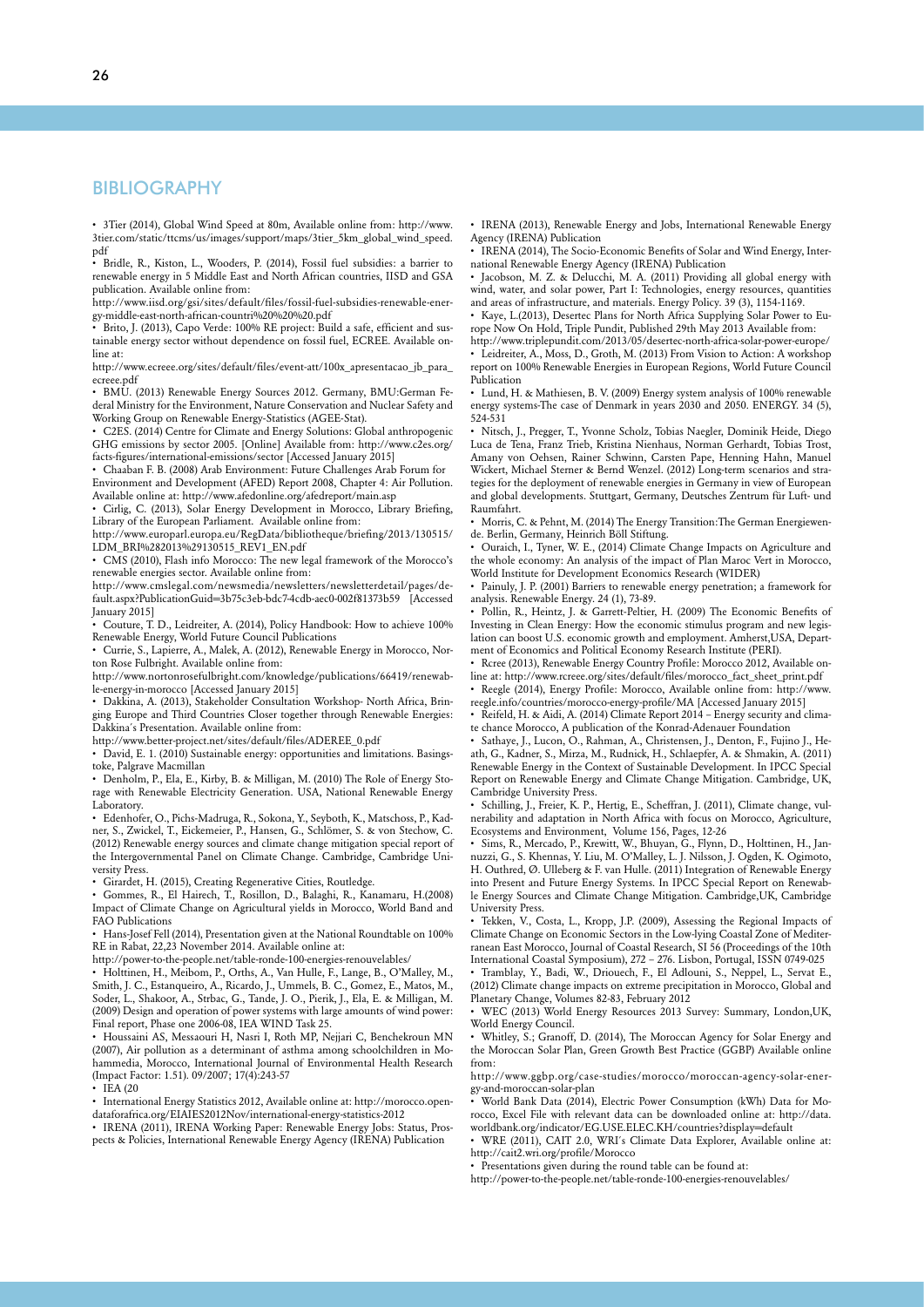## <span id="page-26-0"></span>ABOUT THE WORLD FUTURE COUNCIL

The World Future Council consists of 50 eminent global change-makers from governments, parliaments, civil society, academia, the arts and business. We work to pass on a healthy planet and just societies to our children and grandchildren with a focus on identifying and spreading effective, future-just policy solutions. The World Future Council was launched in 2007 by Jakob von Uexkull, Founder of the 'Alternative Nobel Prize'. It operates as an independent foundation under German law and finances its activities from donations.



## **World Future Council**

Lilienstr. 5-9, 20095 Hamburg, Germany Tel: +49 40 3070914-0 Fax: +49 40 3070914-14 E-mail: **[info@worldfuturecouncil.org](mailto:info%40worldfuturecouncil.org?subject=) <www.worldfuturecouncil.org> <www.go100re.net>**

## HOW TO DONATE

Donate by bank transfer to: World Future Council Foundation Reference: Global 100 % RE Campaign Institution: GLS Bank Acc. No.: 200 900 4000 Sort Code: 430 609 67 IBAN: DE70 4306 0967 2009 0040 00 BIC (SWIFT-Code): GENODEM1GLS

or via **<www.worldfuturecouncil.org/donate.html>**

This report was possible thanks to the assistance of